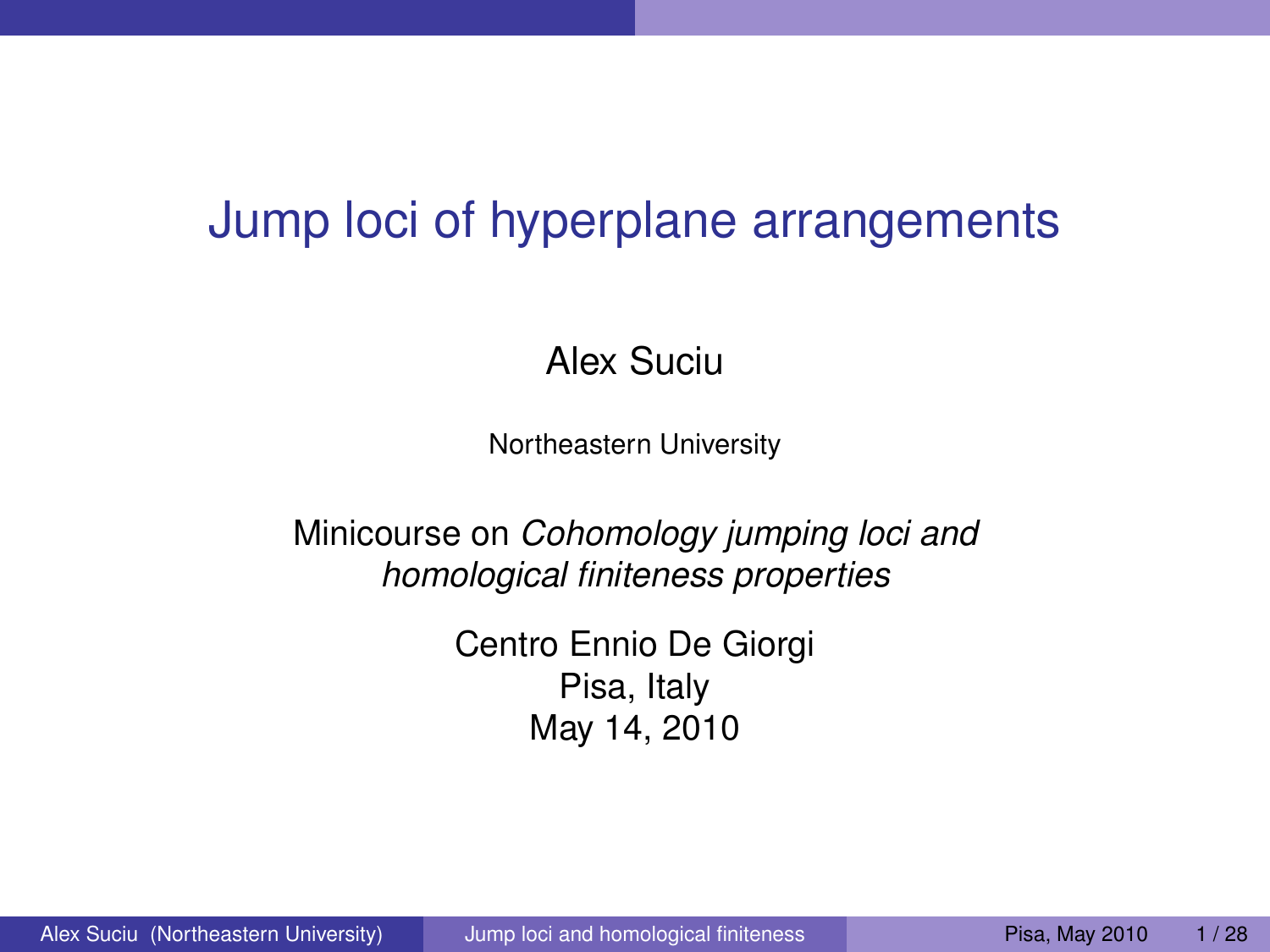

### [Kähler and quasi-Kähler manifolds](#page-2-0)

- **•** [Kähler manifolds](#page-2-0)
- **[Quasi-Kähler manifolds](#page-3-0)**
- **[Characteristic varieties](#page-4-0)**

### [Hyperplane arrangements](#page-8-0)

- [The complement of an arrangement](#page-8-0)
- **•** [Resonance varieties](#page-10-0)
- **[Characteristic varieties](#page-14-0)**
- [Alexander polynomials of arrangements](#page-15-0)
- [Comparison with Kähler groups](#page-18-0)  $\bullet$
- [Comparison with right-angled Artin groups](#page-20-0)  $\bullet$
- **•** [Boundary manifolds](#page-24-0)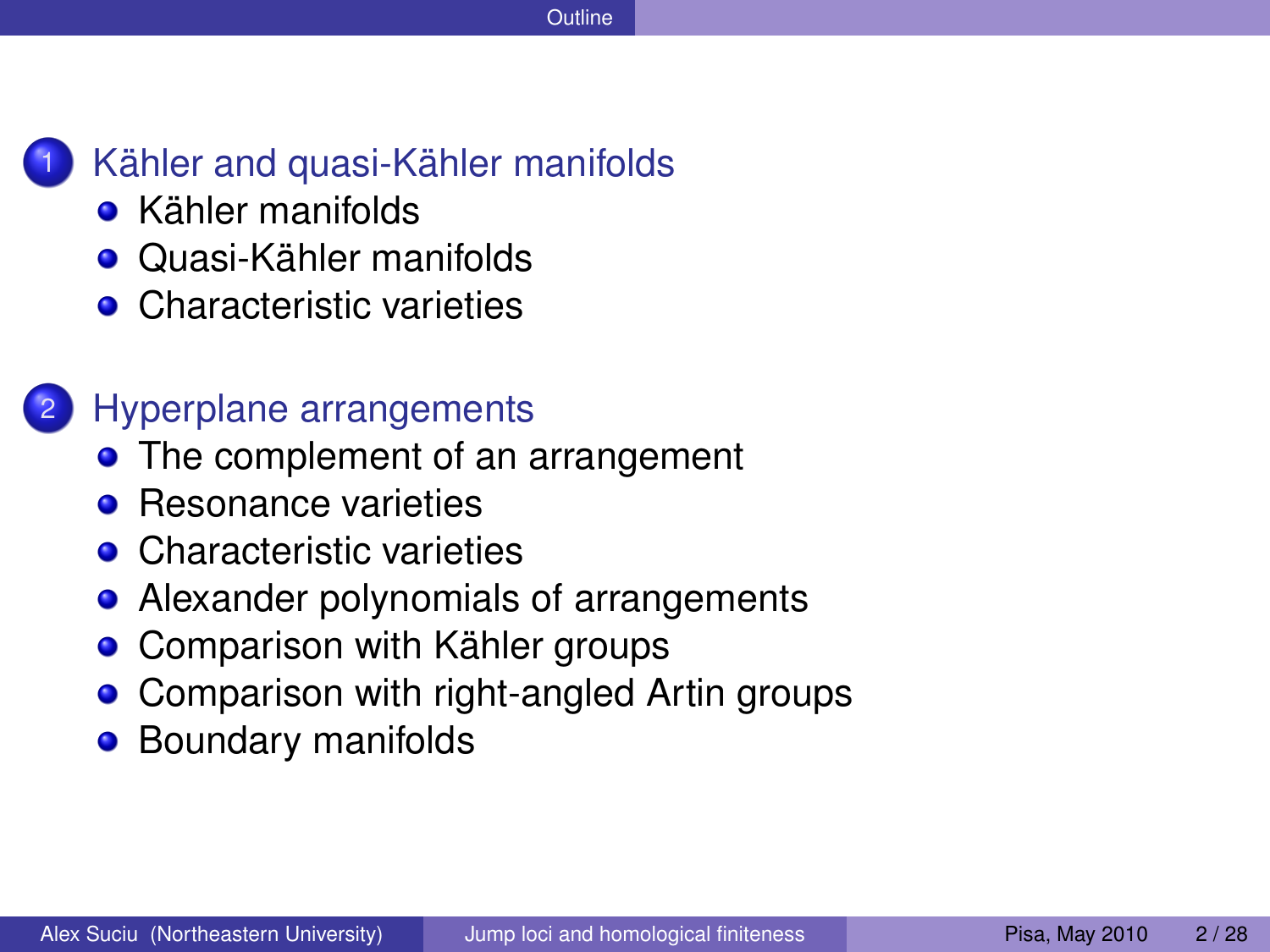# Kähler manifolds

A compact, connected, complex manifold *M<sup>m</sup>* is *Kähler* if there is a Hermitian metric *h* such that  $\omega = \mathfrak{Im}(h)$  is a closed 2-form.

**•** Examples: smooth, complex projective varieties.

The Kähler condition puts strong restrictions on *M*, and on  $G = \pi_1(M)$ :

- <sup>1</sup> Hodge decomposition on *H i* (*M*, C)
- **2** Lefschetz isomorphism, and Lefschetz decomposition on  $H^i(M,\mathbb{R})$
- **3** Betti numbers  $b_{2i+1}$  must be even, and increasing for  $2i + 1 \le m$ . Betti numbers  $b_{2i}$  must be increasing for  $2i \le m$ .
- **4** *M* is formal, i.e.,  $(\Omega(M), d) \simeq (H^*)$ (DGMS 1975)
- $\bullet$   $b_1(G)$  is even
- **■** *G* is 1-formal, i.e., its Malcev Lie algebra m(*G*) is quadratic
- <span id="page-2-0"></span>**3** *G* cannot split non-trivially as a free product (Gromov 1989)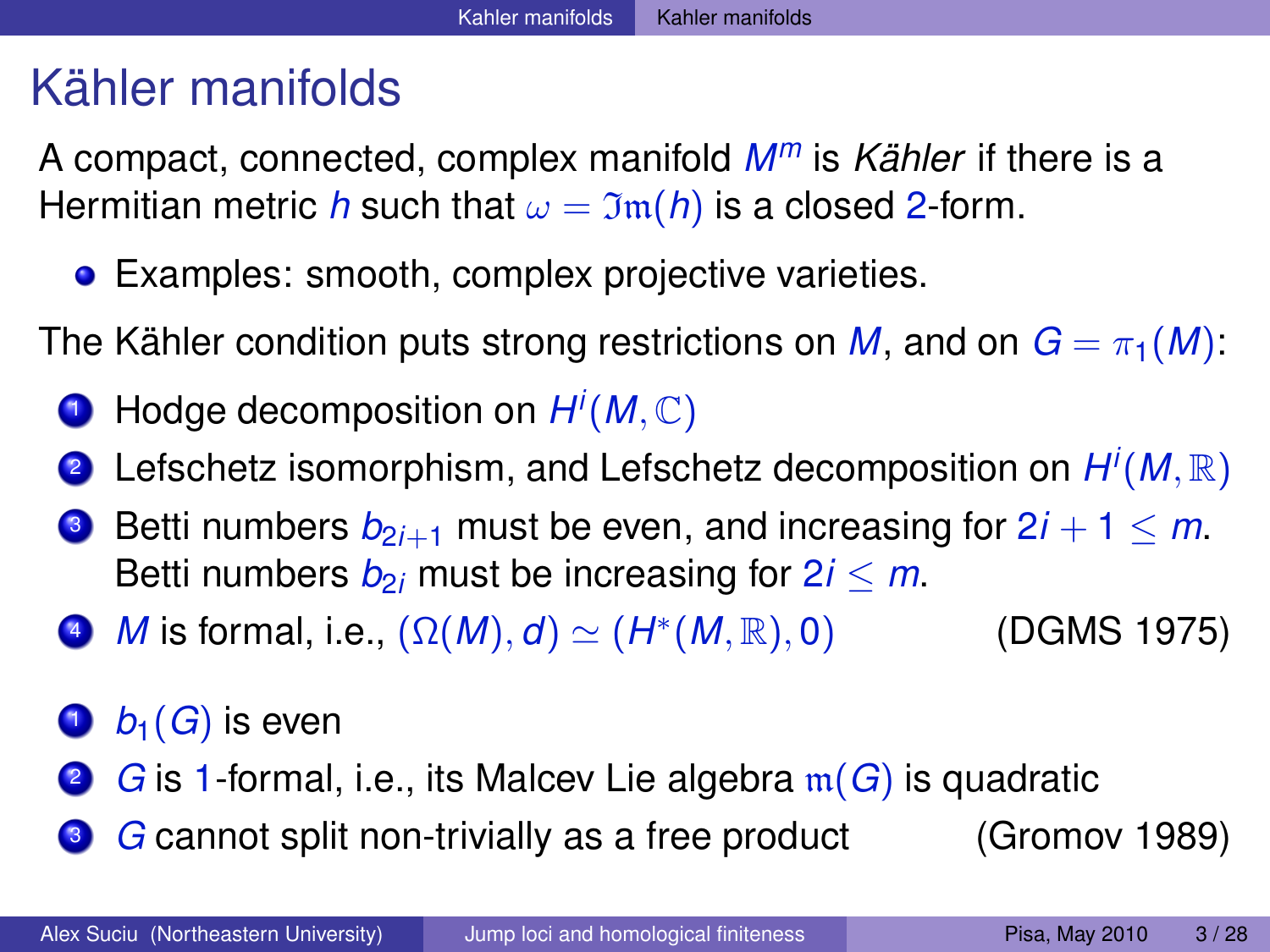## Quasi-Kähler manifolds

A manifold X is called *quasi-Kähler* if  $X = \overline{X} \setminus D$ , where  $\overline{X}$  is Kähler and *D* is a divisor with normal crossings.

- Examples: smooth, quasi-projective complex varieties, such as complements of hypersurfaces in CP*<sup>n</sup>* .
- Every quasi-projective variety *X* admits a mixed Hodge structure (*W*•, *F* • ) on cohomology.
- *X* q.-p.,  $W_1(H^1(X, \mathbb{Q})) = 0 \Rightarrow \pi_1(X)$  is 1-formal. (Morgan 1978)
- **•** There are smooth, quasi-projective varieties X for which  $\pi_1(X)$  is *not* 1-formal: let  $\mathbb{C}^* \to X \to \mathbb{C}^* \times \mathbb{C}^*$  be the bundle with  $c_1 = 1$ ; then  $\pi_1(X)$  is the Heisenberg group, thus not 1-formal.
- $X = \mathbb{CP}^n \setminus \{$ hypersurface $\} \Rightarrow \pi_1(X)$  is 1-formal. (Kohno 1983)
- <span id="page-3-0"></span> $X = \mathbb{CP}^n \setminus \{$ hyperplane arr. $\} \Rightarrow X$  is formal. (Brieskorn 1973)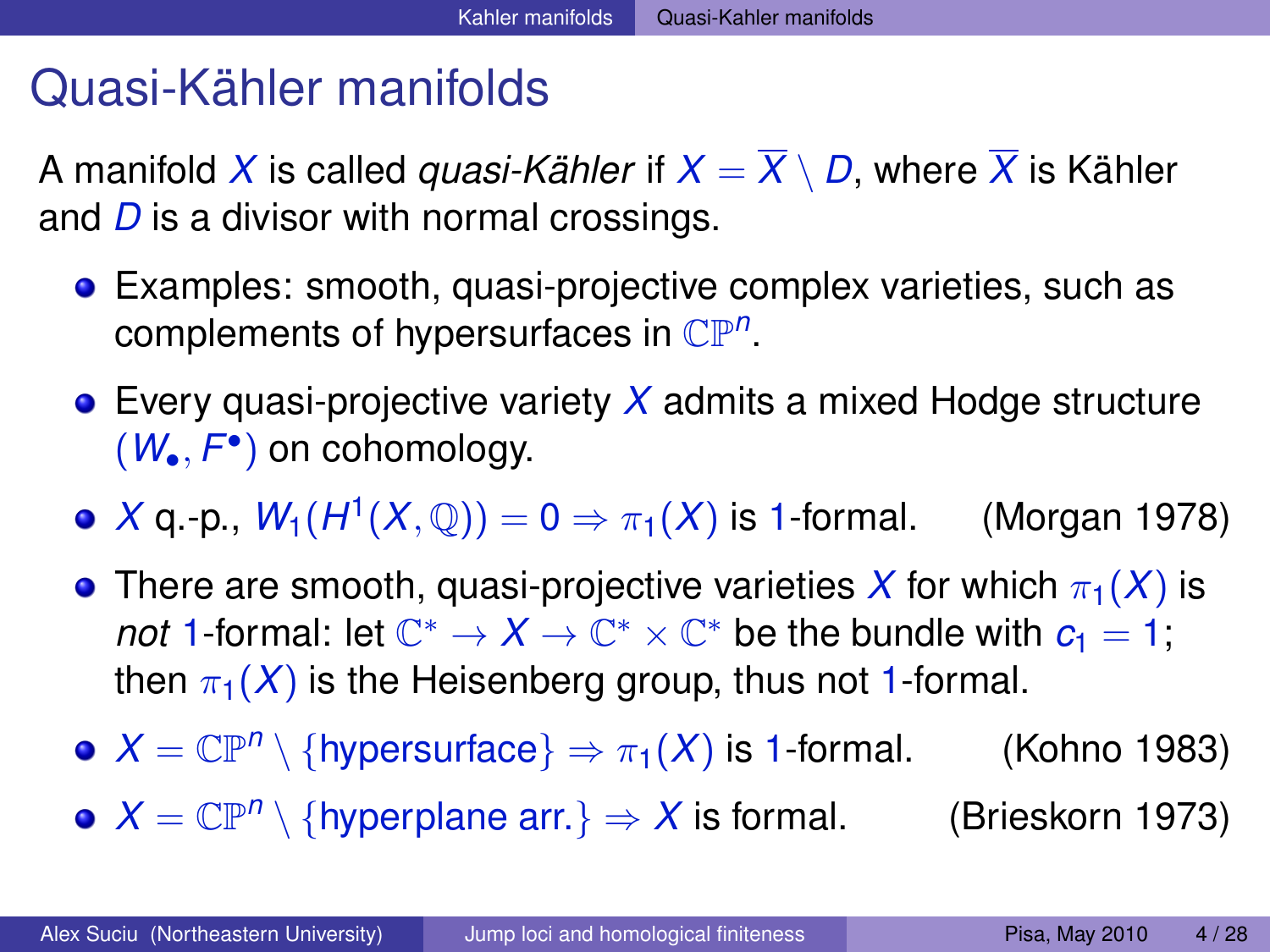# Characteristic varieties

## Theorem (Arapura 1997)

Let  $X = \overline{X} \setminus D$  be a quasi-Kähler manifold. Then:

<sup>1</sup> *Each component of* V 1 1 (*X*) *is either an isolated unitary character,*  $\sigma$ r of the form  $\rho \cdot f^*(H^1(C,{\mathbb C}^\times))$ , for some torsion character  $\rho$  and *some admissible map*  $f: X \rightarrow C$ .

2 *If either*  $X = \overline{X}$  *or*  $b_1(\overline{X}) = 0$ *, then, for all i*  $\geq 0$  *and*  $d \geq 1$ *, each*  $\mathcal{C}$ *component of*  $\mathcal{V}^i_d(X)$  *is of the form*  $\rho \cdot f^*(H^1(T,\mathbb{C}^\times))$ *, for some unitary character*  $\rho$  *and some holomorphic map*  $f: X \to T$  *to a complex torus.*

<span id="page-4-0"></span>In particular, all the components of  $\mathcal{V}^i_d(X)$  passing through 1 are  $\mathsf{subtori}$  in  $\mathsf{Hom}(\pi_1(X),\mathbb{C}^\times)$ , provided  $X$  is Kähler, or  $\mathsf{W}_1(H^1(X,\mathbb{C}))=0.$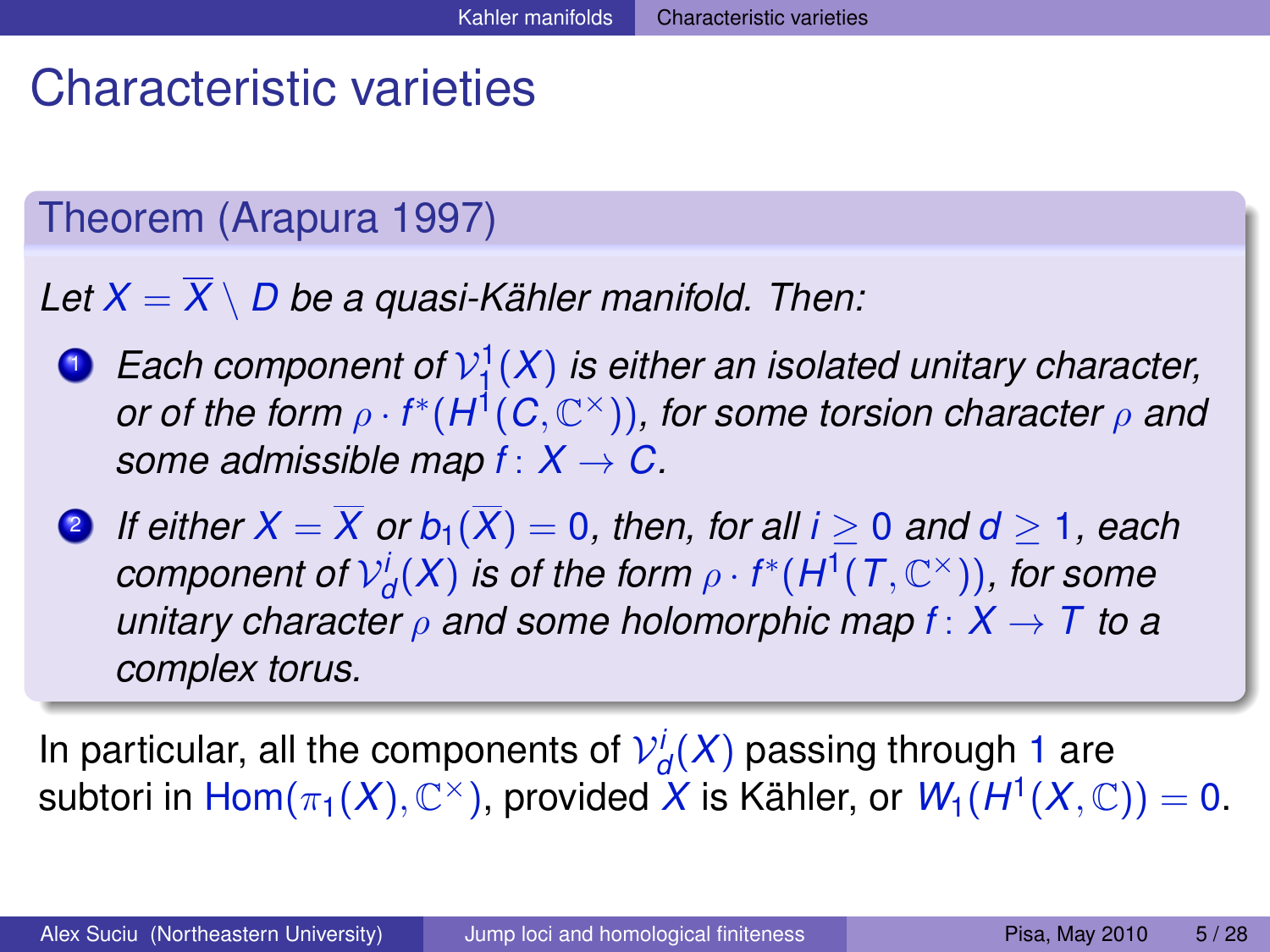# Alexander polynomials

## Theorem (DPS 2008)

Let *G* be a quasi-Kähler group. Set  $n = b_1(G)$ , and let  $\Delta_G$  be the *Alexander polynomial of G.*

**•** If *n*  $\neq$  2, then the Newton polytope of  $\Delta$ <sub>G</sub> is a line segment.

*If G is actually a Kähler group, then*  $\Delta_G$  = const.

If  $n > 3$ , we may write

$$
\Delta_G(t_1,\ldots,t_n)\doteq cP(t_1^{e_1}\cdots t_n^{e_n}),
$$

for some  $c \in \mathbb{Z}$ , some polynomial  $P \in \mathbb{Z}[t]$  equal to a product of cyclotomic polynomials, and some exponents  $e_i \geq 1$  with  $gcd(e_1, ..., e_n) = 1$ .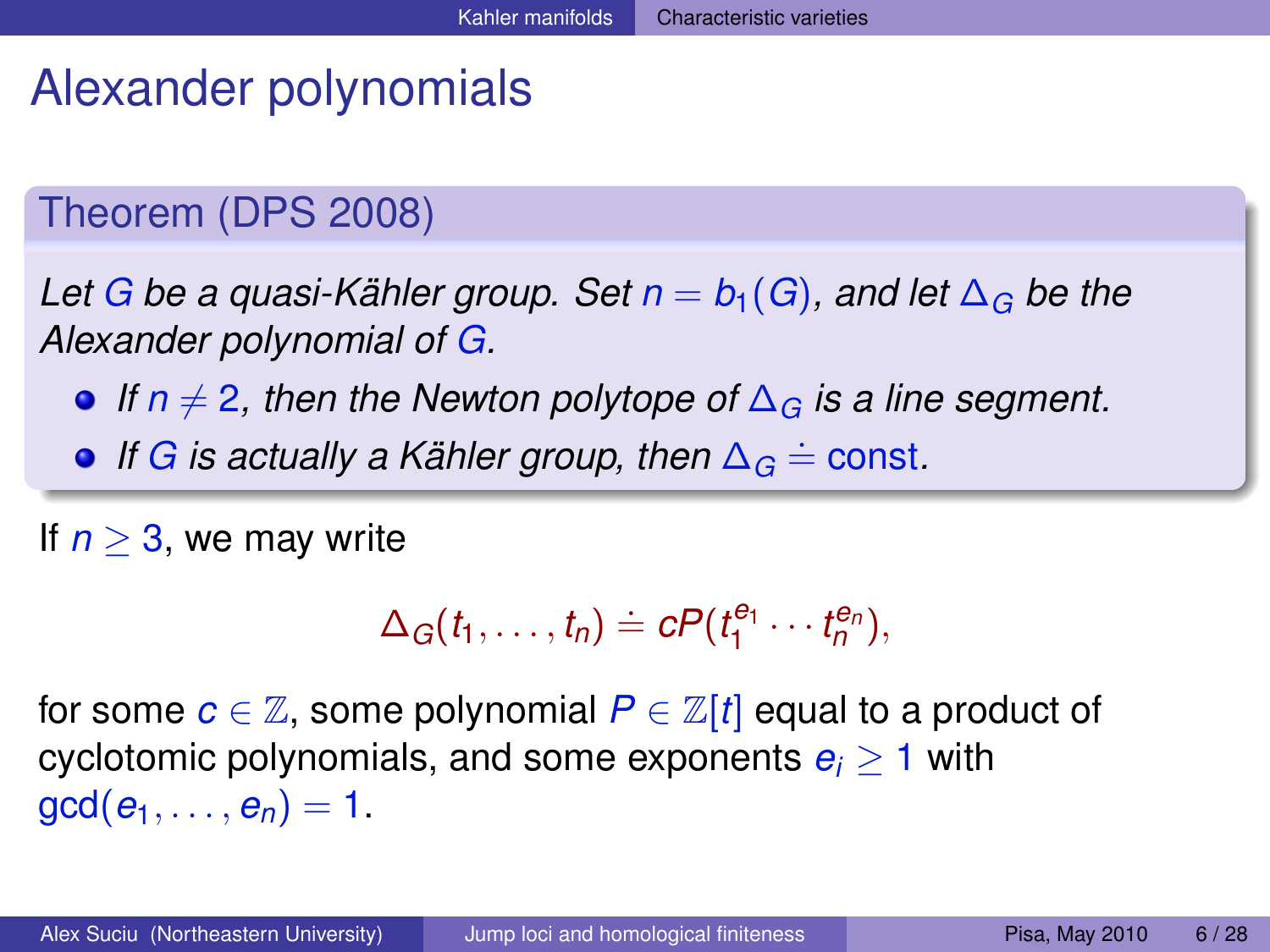# Resonance varieties

## Theorem (DPS 2009)

*Let X be a quasi-Kähler manifold, and*  $G = \pi_1(X)$ *. Let*  $\{L_{\alpha}\}\alpha$  *be the non-zero irred components of*  $\mathcal{R}_1(G)$ *. If*  $G$  *is* 1*-formal, then* 

- **1** Each  $L_\alpha$  is a linear subspace of  $H^1(G,\mathbb{C})$ .
- <sup>2</sup> *Each L*<sup>α</sup> *is p-isotropic (i.e., restriction of* ∪*<sup>G</sup> to L*<sup>α</sup> *has rank p), with* dim  $L_{\alpha} \geq 2p + 2$ , for some  $p = p(\alpha) \in \{0, 1\}$ .
- **3** *If*  $\alpha \neq \beta$ , then  $L_{\alpha} \cap L_{\beta} = \{0\}$ .
- $\mathcal{R}_\mathcal{d}(G) = \{0\} \cup \bigcup_{\alpha: \mathsf{dim}\, L_\alpha > d + \rho(\alpha)} L_\alpha.$

*Furthermore,*

- <sup>4</sup> *If X is compact, then G is* 1*-formal, and each L*<sup>α</sup> *is* 1*-isotropic.*
- $\bullet$  *If*  $W_1(H^1(X,{\mathbb C})) = 0$ *, then G is 1-formal, and each*  $L_\alpha$  *is* 0*-isotropic.*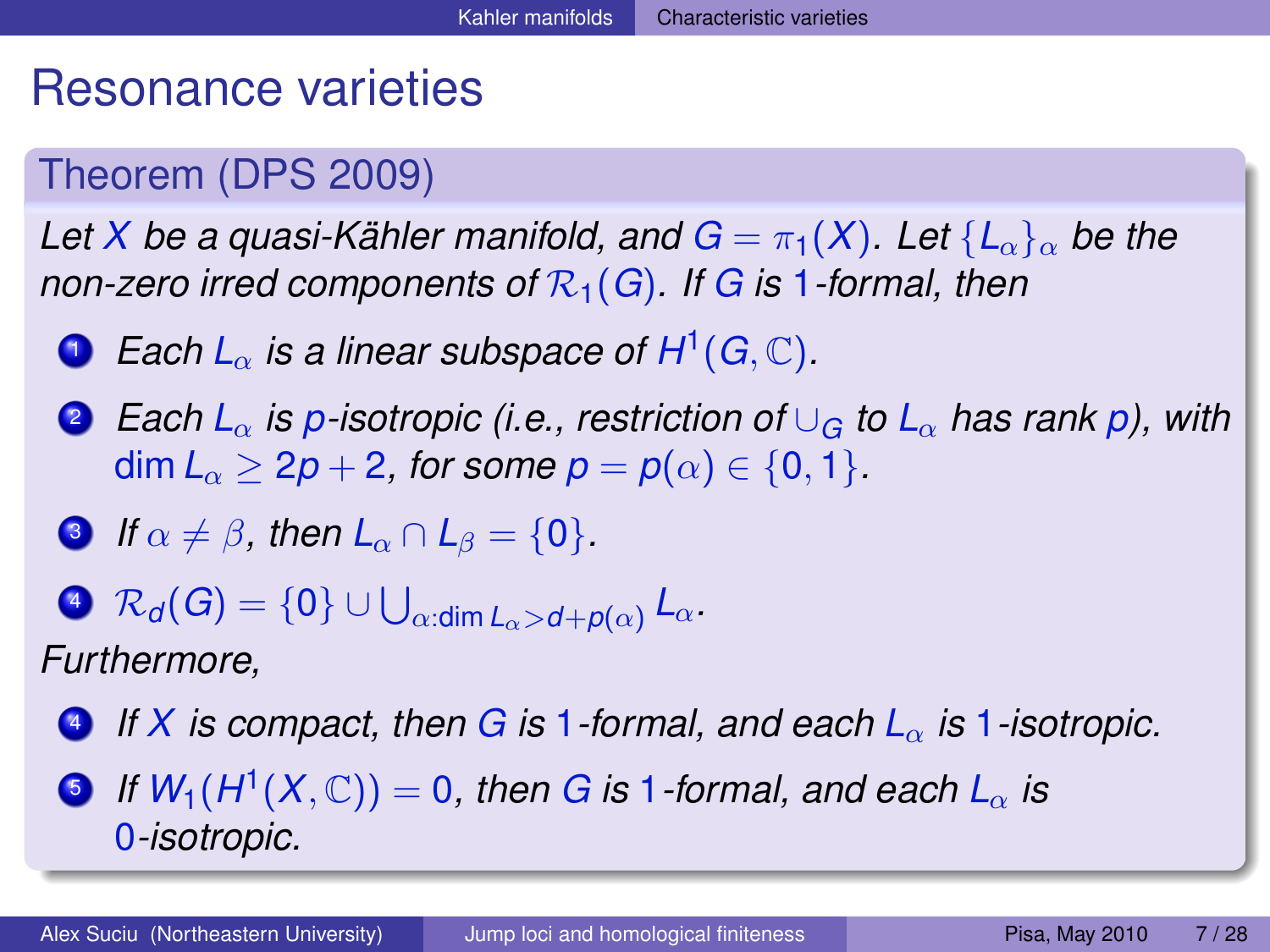## **Corollary**

Let *X* be a smooth, quasi-projective variety with  $W_1(H^1(X, \mathbb{C})) = 0$ . *Let*  $G = \pi_1(X)$ , and suppose  $\mathcal{R}_1(G) \neq \{0\}$ . Then G is not a Kähler *group (though G is* 1*-formal).*

#### **Corollary**

*Let X* be the complement of a hypersurface in  $\mathbb{CP}^n$ , and let  $G = \pi_1(X)$ . *If*  $\mathcal{R}_1(G) \neq \{0\}$ , then *G* is not a Kähler group.

The assumption  $\mathcal{R}_1(G) \neq \{0\}$  is really necessary. For example, take  $X = \mathbb{C}^2 \setminus \{z_1z_2 = 0\}$ . Then  $G = \mathbb{Z}^2$  is clearly a Kähler group, but  $\mathcal{R}_1(G) = \{0\}$ .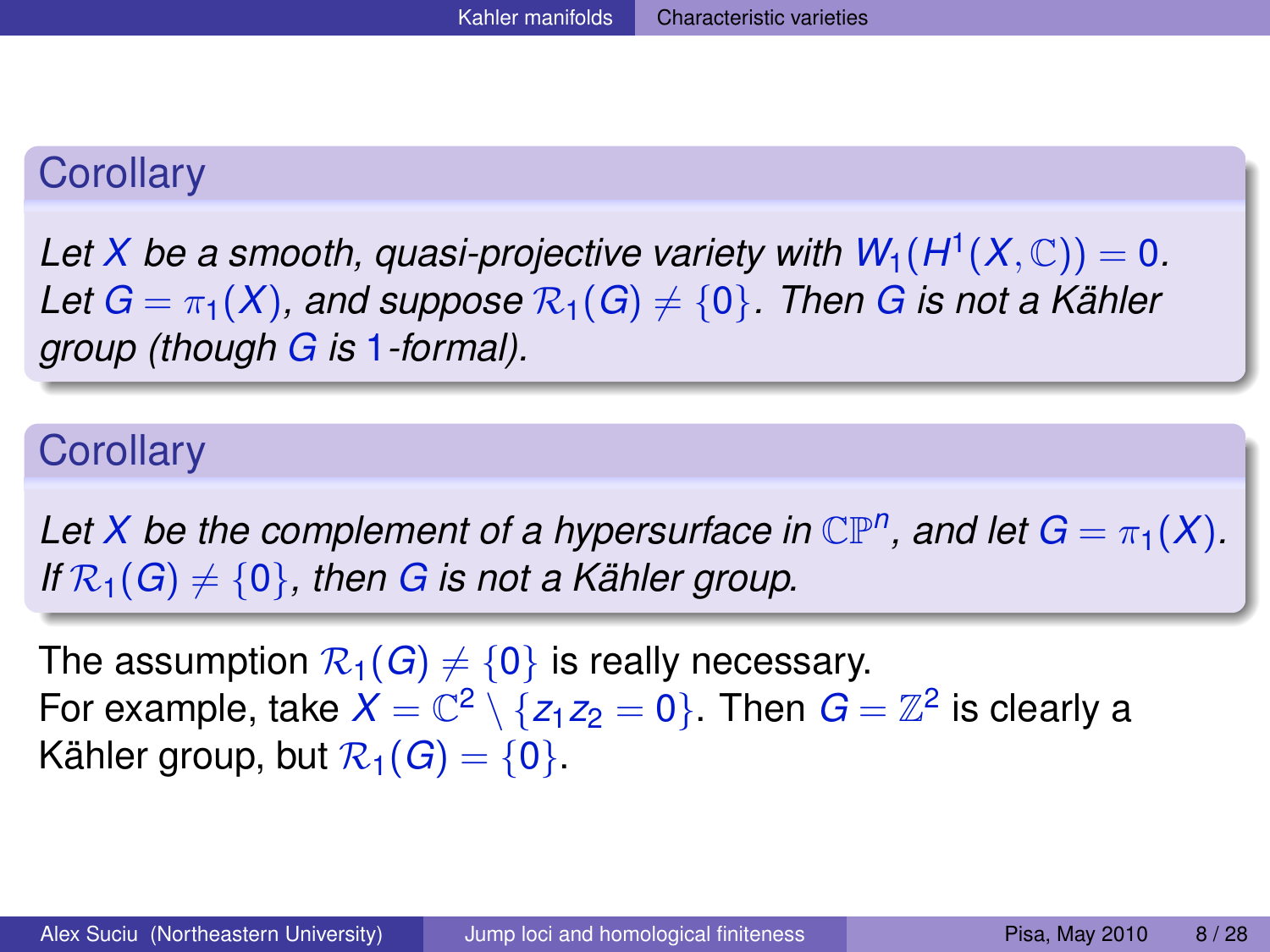# The complement of an arrangement

- $\mathcal{A} = \{H_1, \ldots, H_n\}$  hyperplane arrangement in  $\mathbb{C}^{\ell}$ .
- **•** Intersection lattice  $L(\mathcal{A})$ : poset of all non-empty intersections, ordered by reverse inclusion.
- $\mathsf{Complement}\ X(\mathcal{A})=\mathbb{C}^\ell\setminus\bigcup_{H\in\mathcal{A}}H: \ \text{a smooth, connected},$ quasi-projective variety.
- Cohomology ring  $A(A) = H^*(X(A), \mathbb{C})$ : the quotient  $A = E/I$  of the exterior algebra *E* on classes dual to the meridians, modulo an ideal *I* determined by *L*(A).
- Fundamental group  $G(A) = \pi_1(X(A))$ : computed from the braid monodromy read off a generic projection of a generic slice in  $\mathbb{C}^2$ . *G* has a (minimal) finite presentation with
	- $\blacktriangleright$  Meridional generators  $x_1, \ldots, x_n$ .
	- ► Commutator relators  $x_i\alpha_j(x_i)^{-1}$ , where  $\alpha_j \in P_n$  are the (pure) braid monodromy generators, acting on *F<sup>n</sup>* via the Artin representation.

<span id="page-8-0"></span>In particular,  $G_{ab} = \mathbb{Z}^n$ , with preferred basis  $\{x_1, \ldots, x_n\}$ .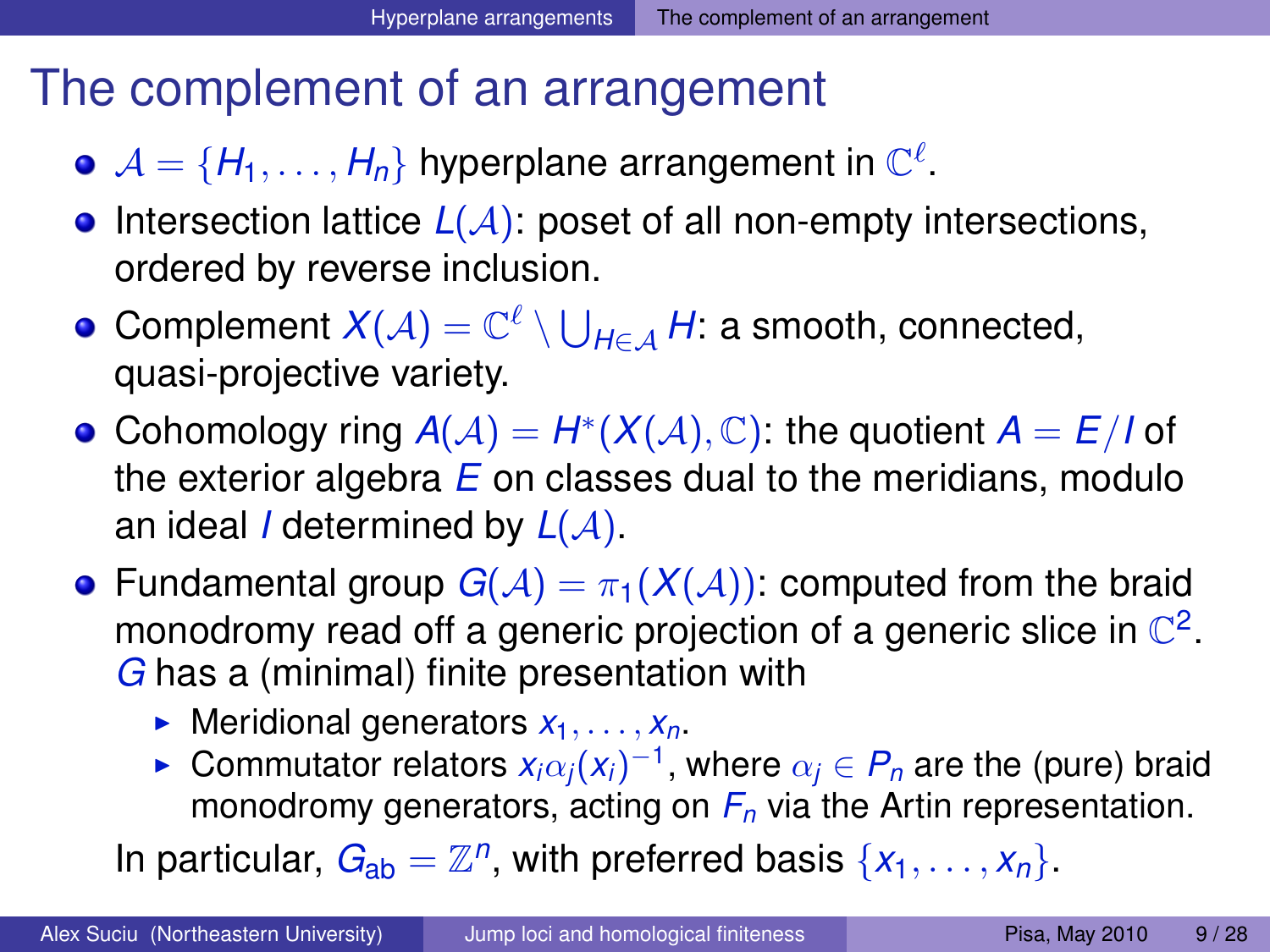### Example (The braid arrangement)

- $A_{\ell} = {H_{ij}}_{1 \leq i < j \leq \ell}$ , with  $H_{ij} = {z \in \mathbb{C}^{\ell} \mid z_i z_j = 0}.$
- **Intersection lattice**  $L(A_\ell)$ **: the lattice of partitions of**  $\{1, \ldots, \ell\}$ **,** ordered by refinement (a supersolvable lattice).
- Complement  $X(\mathcal{A}_{\ell})$ : the configuration space  $F(\mathbb{C}, \ell)$  of  $\ell$  ordered points in C.
- $\pi_1(X({\mathcal A}_\ell)) = P_\ell,$  the pure braid group on  $\ell$  strings.
- $X(\mathcal{A}_\ell)$  is aspherical, i.e.,  $X(\mathcal{A}) = K(P_\ell, 1).$
- *H* ∗ (*X*(A)) is a Koszul algebra, with Poincaré polynomial  $P(t) = \prod_{j=1}^{t-1} (1 + jt).$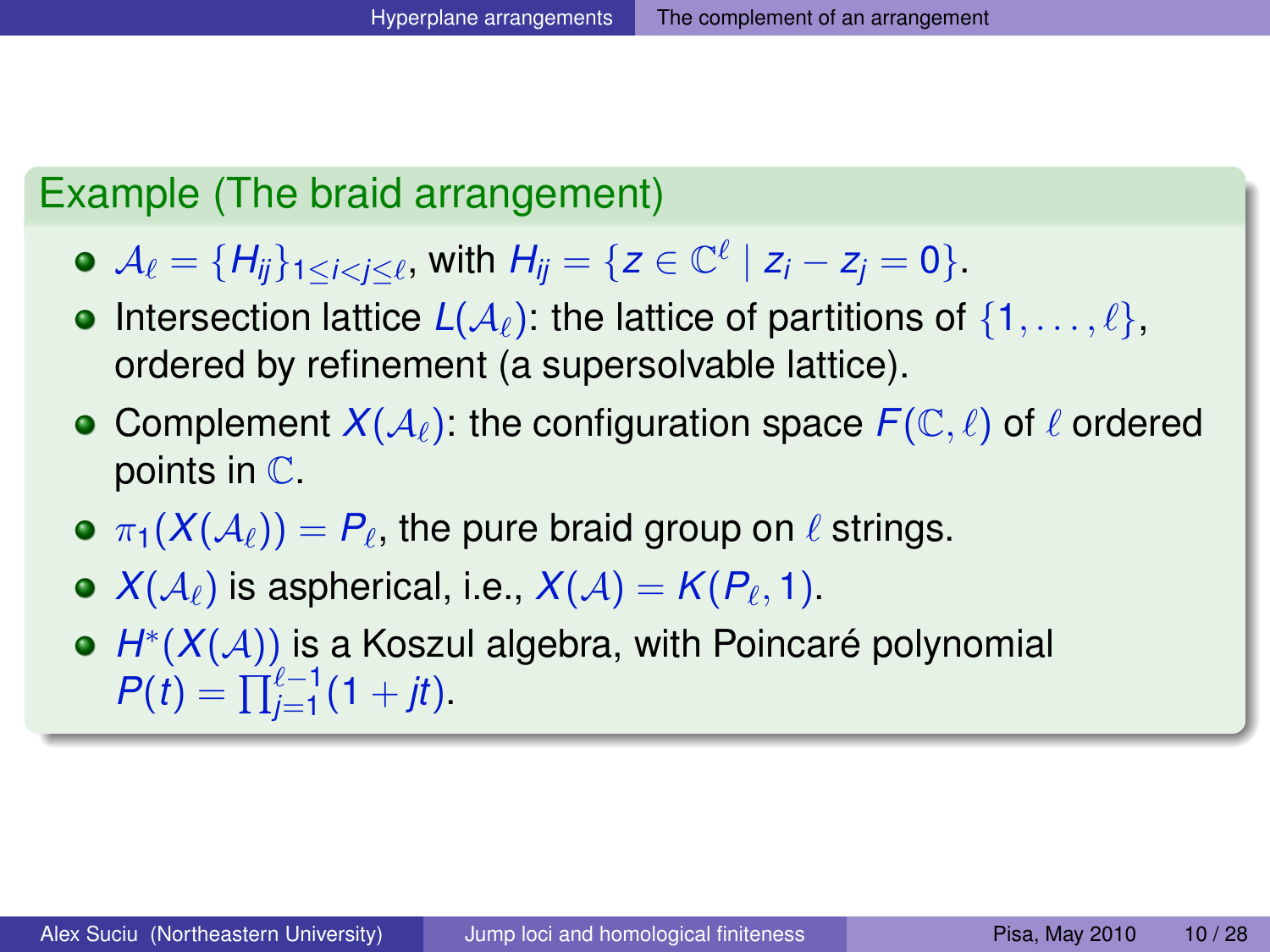## Resonance varieties

Best understood are the varieties  $\mathcal{R}_\mathit{d}(\mathcal{A}) = \mathcal{R}^1_\mathit{d}(\mathcal{X}(\mathcal{A})) \subset \mathbb{C}^n.$ First assume  $A = \{ \ell_1, ..., \ell_n \}$  is an affine line arrangement in  $\mathbb{C}^2$ , for which no two lines are parallel. Then:

- **1**  $\mathcal{R}_1(\mathcal{A})$  lies in the hyperplane  $\Delta_n = \{x \in \mathbb{C}^n \mid \sum_{i=1}^n x_i = 0\}.$
- 2 Each component is a linear subspace of dimension  $> 2$ .
- **3** Two distinct components of  $\mathcal{R}_1(\mathcal{A})$  meet only at 0.
- $\bigcirc$  R<sub>d</sub>(A) is the union of those subspaces of dimension  $> d$ .

### Example

- <span id="page-10-0"></span> $\mathcal{A}$  a pencil of *n* lines, defined by  $z_1^n - z_2^n = 0$ . Then:
	- $G = \langle x_1, \ldots, x_n | x_1 \cdots x_n \text{ central} \rangle.$
	- $\bullet$  If  $n = 1$  or 2, then  $\mathcal{R}_1(\mathcal{A}) = \{0\}.$
	- **•** If  $n \geq 3$ , then  $\mathcal{R}_1(\mathcal{A}) = \cdots = \mathcal{R}_{n-2}(\mathcal{A}) = \Delta_n$ , and  $\mathcal{R}_{n-1}(\mathcal{A}) = \{0\}$ .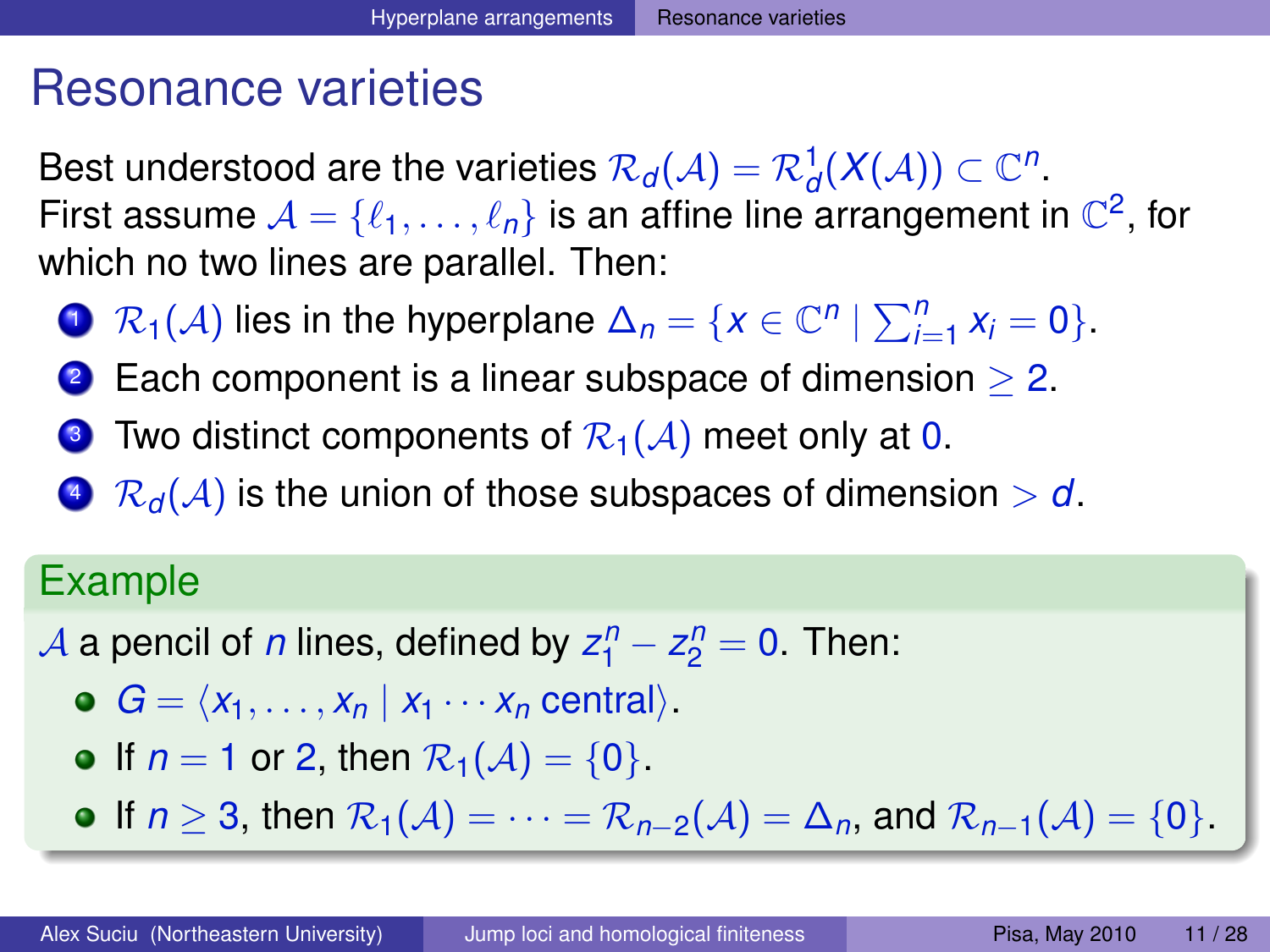#### In general  $\mathcal{R}_1(\mathcal{A})$  has

- Local components: to an intersection point  $\mathsf{v}_J = \bigcap_{j \in J} \ell_j$  of multiplicity  $|J| \geq 3$ , there corresponds a subspace  $\mathcal{L}_J = \{x \mid \sum_{j \in J} x_j = 0; x_i = 0 \text{ if } i \notin J \text{, of dimension } |J| - 1.$
- Non-local components come from "neighborly partitions" (or, multinets) of sub-arrangements of  $A$ . These components have dimension either 2 or 3.
- If  $|A|$  < 5, then all components of  $\mathcal{R}_1(A)$  are local. For  $|A| > 6$ , though, the resonance variety  $\mathcal{R}_1(\mathcal{A})$  may have interesting components.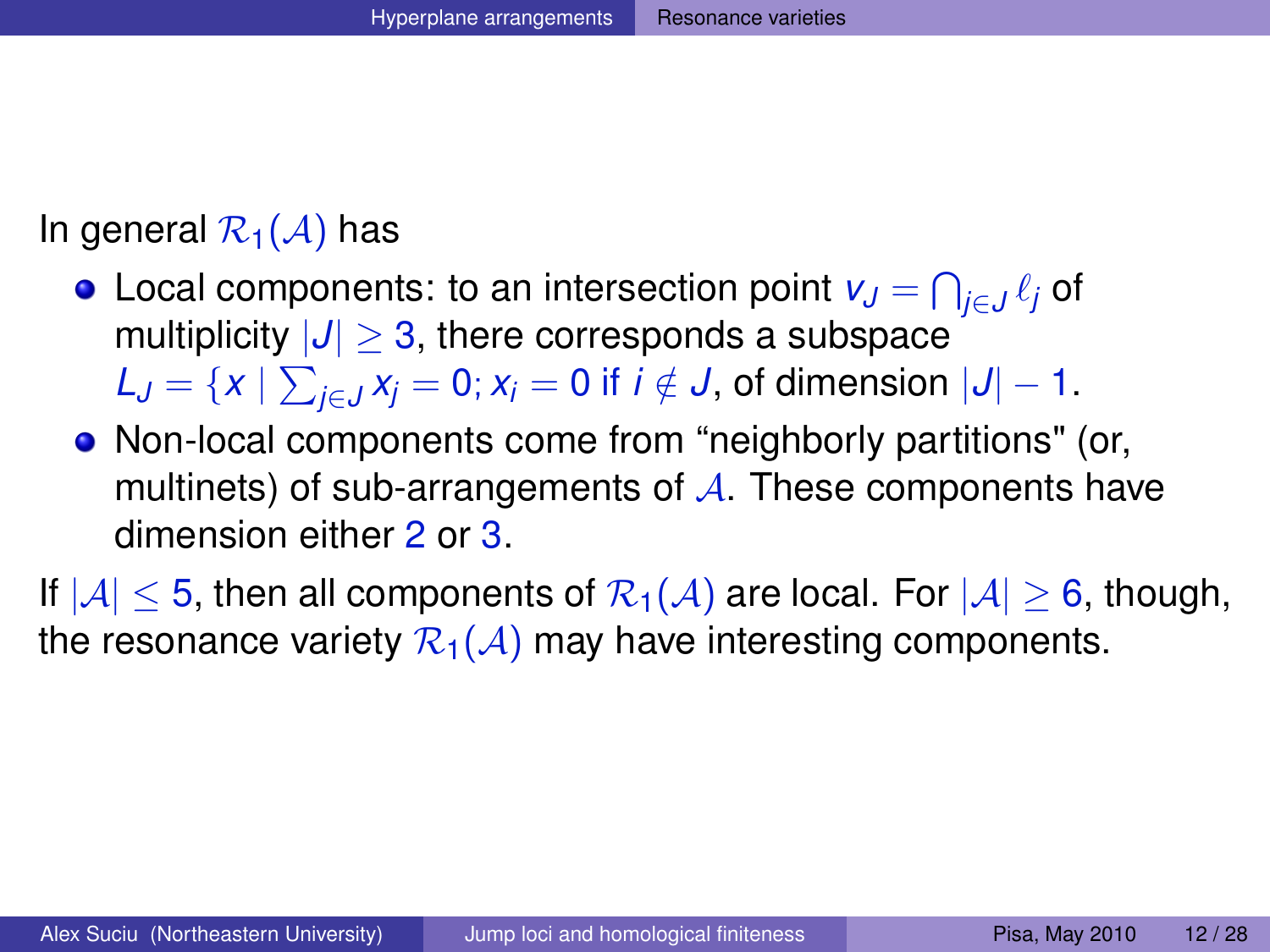## Example (Braid arrangement  $A_4$ )



 $\mathcal{R}_1(\mathcal{A})\subset\mathbb{C}^6$  has 4 local components (from triple points), and one non-local component, from neighborly partition  $\Pi = (16|25|34)$ :

$$
L_{124} = \{x_1 + x_2 + x_4 = x_3 = x_5 = x_6 = 0\},
$$
  
\n
$$
L_{135} = \{x_1 + x_3 + x_5 = x_2 = x_4 = x_6 = 0\},
$$
  
\n
$$
L_{236} = \{x_2 + x_3 + x_6 = x_1 = x_4 = x_5 = 0\},
$$
  
\n
$$
L_{456} = \{x_4 + x_5 + x_6 = x_1 = x_2 = x_3 = 0\},
$$
  
\n
$$
L_{\Pi} = \{x_1 + x_2 + x_3 = x_1 - x_6 = x_2 - x_5 = x_3 - x_4 = 0\}.
$$
  
\nll. Hence, comparison to, see a dimensional,  $\mathcal{P}_1$  (4).

Since all these components are 2-dimensional,  $\mathcal{R}_2(\mathcal{A}) = \{0\}$ .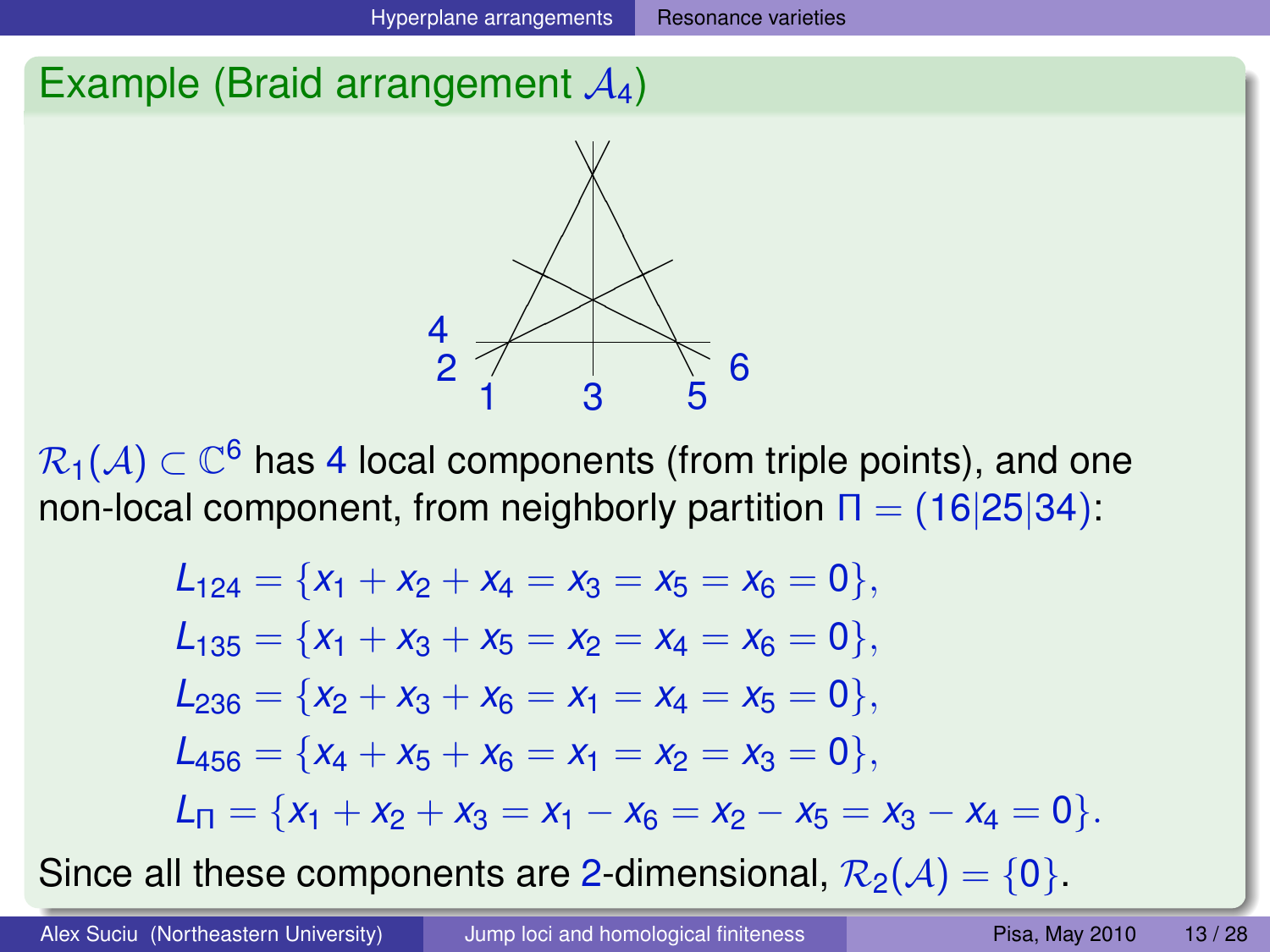- General case:  $\mathcal{A} = \{\ell_1, \ldots, \ell_n\}$  arrangement of affine lines in  $\mathbb{C}^2$ (may contain parallel lines).
- $\bullet$  Homogenizing, we get an arrangement  $\bar{\mathcal{A}} = \{L_0, L_1, \ldots, L_n\}$  in  $\mathbb{CP}^2$ , with  $L_0 = \mathbb{CP}^2 \setminus \mathbb{C}^2$  the line at infinity.
- View  $\bar{\mathcal{A}}$  as the projectivization of a central arrangement  $\hat{\mathcal{A}}$  in  $\mathbb{C}^3.$ Taking a generic 2-section  $\beta$  of  $\hat{A}$ , we're back to previous situation.
- Let  $\mathcal A$  be an arrangement of  $n$  parallel lines in  $\mathbb C^2.$  Then:
	- $\blacktriangleright$   $X(A) = (\mathbb{C} \setminus \{n \text{ points}\}) \times \mathbb{C}, \quad G(A) = F_n.$
	- ► *B* is a pencil of  $n + 1$  lines in  $\mathbb{C}^2$ ,  $\hat{G}(B) \cong \mathbb{Z} \times F_n$ .
	- ► This isomorphism identifies  $\mathcal{R}_1(\mathcal{B}) = \Delta_n$  with  $\mathcal{R}_1(\mathcal{A}) = \mathbb{C}^n$ .
- In general:
	- **•** (family of  $k \ge 2$  parallel lines in  $\mathcal{A}$ )  $\longleftrightarrow$  (pencil of  $k + 1$  lines in  $\mathcal{B}$ ).
	- $\triangleright$  (*k*-dim local component of  $\mathcal{R}_1(\mathcal{B})$ )  $\longleftrightarrow$  (*k*-dimensional component of  $\mathcal{R}_1(\mathcal{A})$ ).
	- $\triangleright$  Similarly for non-local components.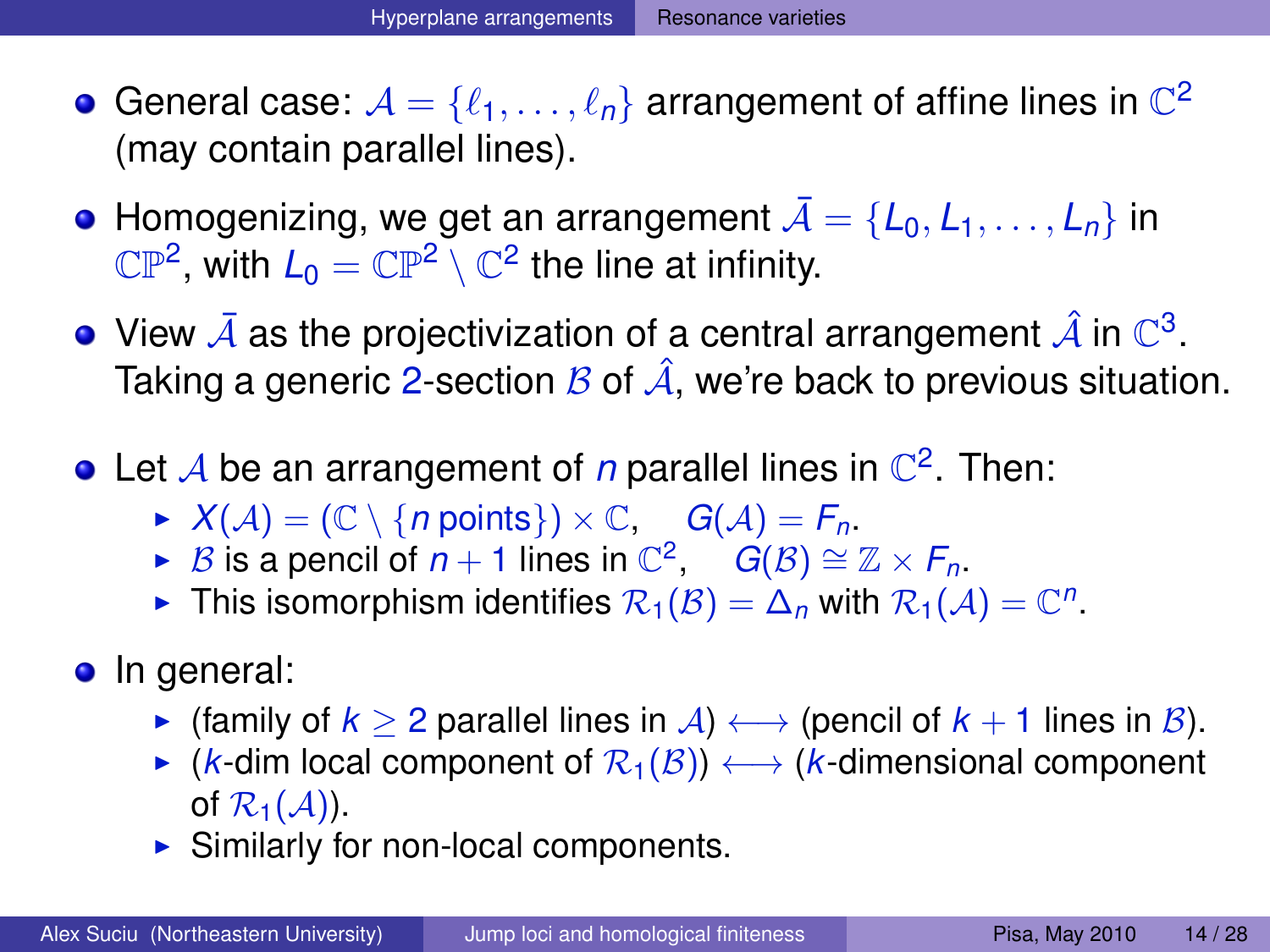## Characteristic varieties

- Let  $\mathcal{A} = \{H_1, \ldots, H_n\}$  be a central arrangement in  $\mathbb{C}^{\ell}$ , with  $X = X(A), G = G(A).$
- Identify  $\hat{G} = H^1(X, \mathbb{C}^\times) = (\mathbb{C}^\times)^n$  and  $H^1(X, \mathbb{C}) = \mathbb{C}^n$ .
- Tangent cone formula:

<span id="page-14-0"></span> $\exp\colon (\mathcal{R}^i_{\mathcal{d}}(X,\mathbb{C}),0) \stackrel{\simeq}{\longrightarrow} (\mathcal{V}^i_{\mathcal{d}}(X),1), \ \forall i, \mathcal{d} > 0$ 

In particular,  $TC_1(\mathcal{V}_d^i(X)) = \mathcal{R}_d^i(X)$ .

- Consequence: components of  ${\mathcal V}_d({\mathcal A})={\mathcal V}_d^1({\mathcal X})$  passing through 1 are combinatorially determined: For each (linear) component  $L \subset \mathbb{C}^n$  of  $\mathcal{R}_d(\mathcal{A}) \leadsto$  a (torus) component  $T = \exp(L) \subset (\mathbb{C}^{\times})^n$  of  $\mathcal{V}_d(\mathcal{A})$ .
- Nevertheless,  $V_d(A)$  may contain translated subtori. It is still not clear whether these components are combinatorially determined.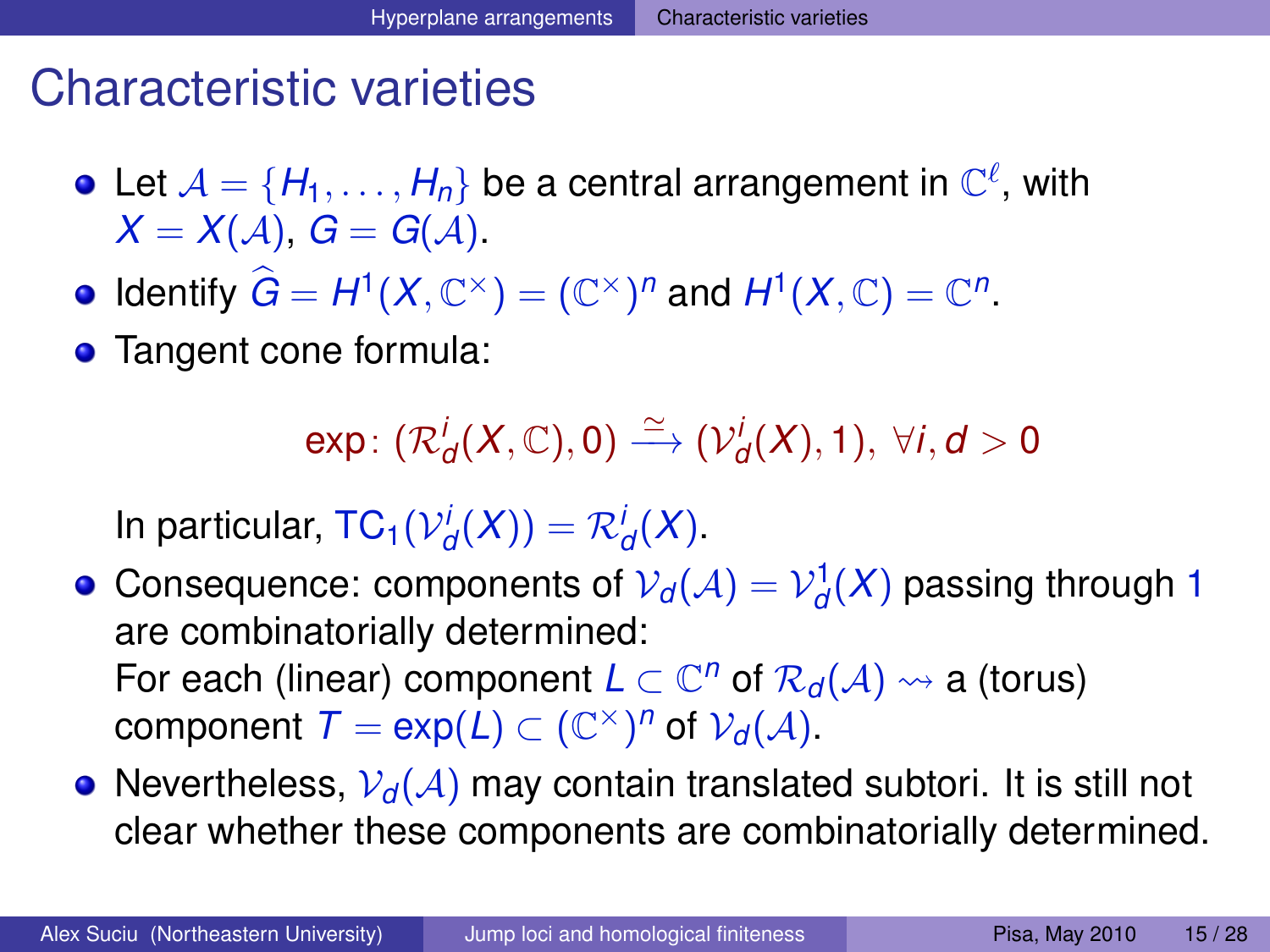# Alexander polynomials of arrangements

- Let A be an arrangement of *n* lines in  $\mathbb{C}^2$ , with group  $G = G(A)$ .
- $H := \mathsf{ab}(G) \stackrel{\simeq}{\longrightarrow} \mathbb{Z}^n,$  with preferred basis corresponding to the oriented meridians around the lines.
- Get an identification of  $\mathbb{Z} H$  with  $\Lambda = \mathbb{Z}[t_1^{\pm 1}]$  $t_1^{\pm 1}, \ldots, t_n^{\pm 1}$ .

## **Definition**

The *Alexander polynomial* of A is

<span id="page-15-0"></span> $\Delta_A := \Delta_G \in \Lambda$ 

Note that  $\Delta_A$  depends (up to normalization) only on the homeomorphism type of  $X(A)$ .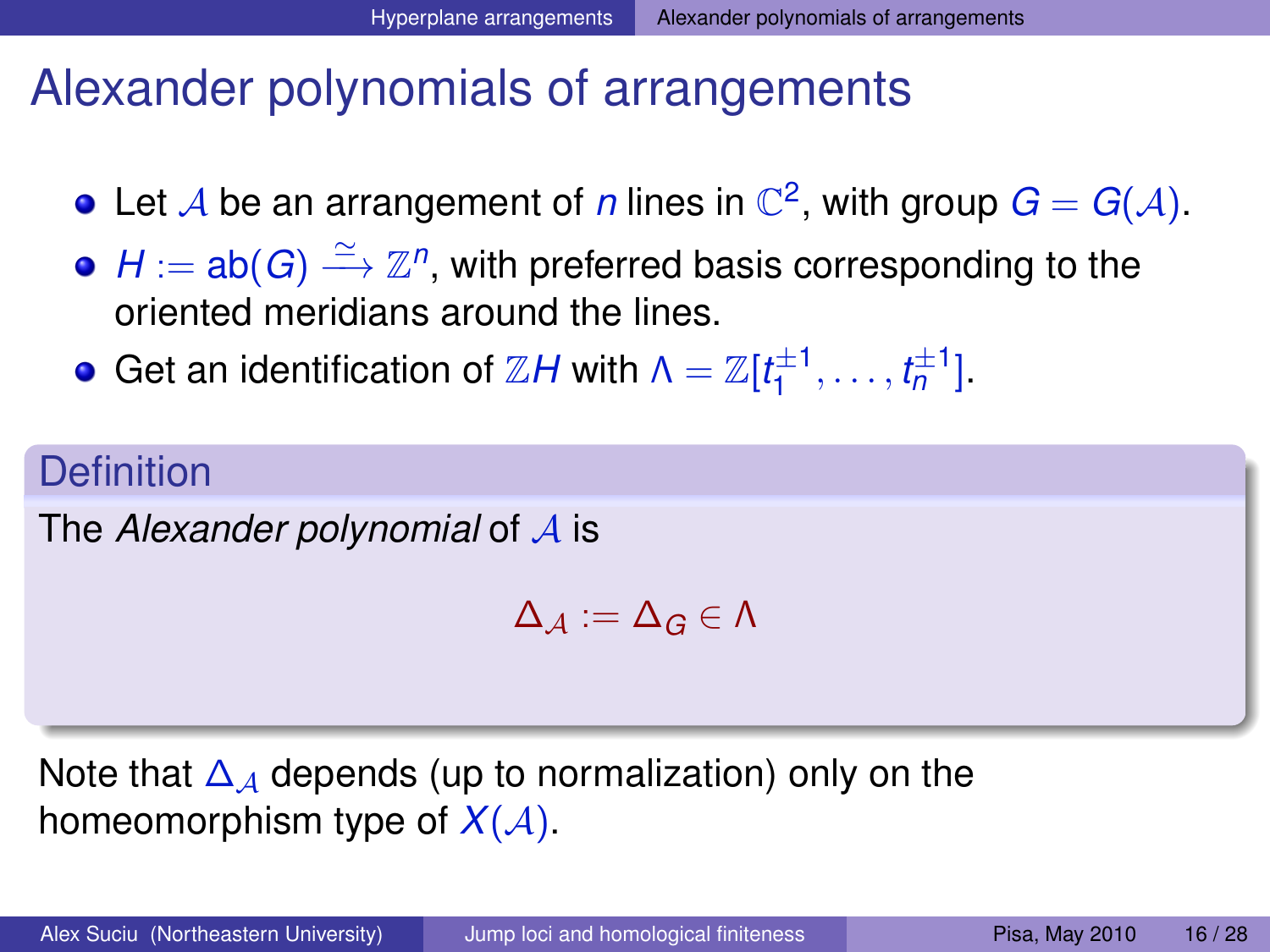### Example

 $\bullet$   $\mathcal{A} = \mathcal{A}(n)$  a pencil of  $n \geq 3$  lines, with

 $G = \langle x_1, \ldots, x_n | x_1 \cdots x_n \text{ central} \rangle$ . Then  $\Delta_{\mathcal{A}} = (t_1 \cdots t_n - 1)^{n-2}$ .

A of type A(*n* − 1, 1) (*n* − 1 ≥ 2 parallel lines and a transverse line). Then  $G = \langle x_1, \ldots, x_n | x_n \text{ central} \rangle$ , and  $\Delta_{\mathcal{A}} = (t_n - 1)^{n-2}$ .

For each  $n \geq 3$ , the corresponding pair of arrangements have isomorphic groups, but non-homeomorphic complements: the difference is picked up by the Alexander polynomial.

## Theorem (DPS 2008, S 2009)

Let  $\mathcal A$  be an arrangement of *n* lines in  $\mathbb C^2$ , with Alexander poly  $\Delta_\mathcal A$ .

- <span id="page-16-0"></span>**1** If A is a pencil and  $n \geq 3$ , then  $\Delta_{\mathcal{A}} = (t_1 \cdots t_n - 1)^{n-2}$ .
- <span id="page-16-1"></span>2 *If*  $\mathcal A$  *is of type*  $\mathcal A(n-1,1)$  and  $n\geq 3$ , then  $\Delta_{\mathcal A}=(t_n-1)^{n-2}$ .
- **3** For all other arrangements,  $\Delta_{\mathcal{A}} \doteq$  const.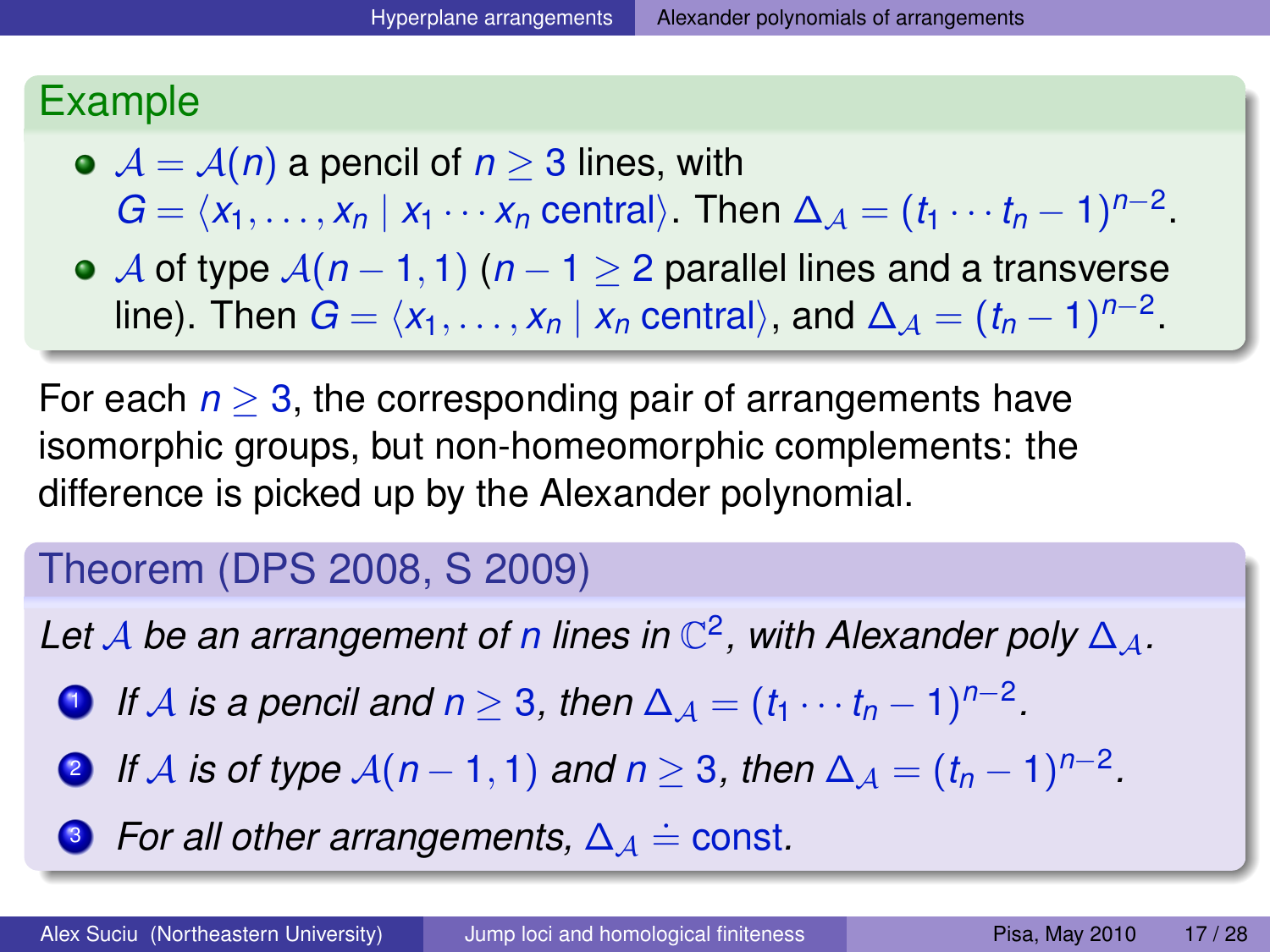### Proof.

- Cases [\(1\)](#page-16-0) and [\(2\)](#page-16-1) have been dealt with. Thus, we may assume  $\mathcal A$ does not belong to either class; in particular, *n* ≥ 3.
- **•** Intersection points of multiplicity  $k + 1 > 3$ , and families of  $k > 2$ parallel lines give rise to local components of  $V_1(\mathcal{A})$ , of dimension *k*. In both situations, we must have  $k \leq n-2$ .
- If  $n \leq 5$ , then all components of  $V_1(\mathcal{A})$  are local, except if  $\mathcal{A}$  is the deconed braid arrangement of 5 lines, in which case  $V_1(\mathcal{A})$  has a 2-dim global component.
- If  $n \geq 6$ ,  $\mathcal{V}_1(\mathcal{A})$  may have non-local components, but they all have dimension  $<$  4, by (PY 2008).
- Hence all components of  $V_1(A)$  must have codimension at least 2, that is, the codimension-1 stratum of this variety,  $\check{\mathcal{V}}_1(\mathcal{A}),$  is empty.
- Since  $n \geq 2$ , we conclude that  $\Delta_{\mathcal{A}} \doteq$  const.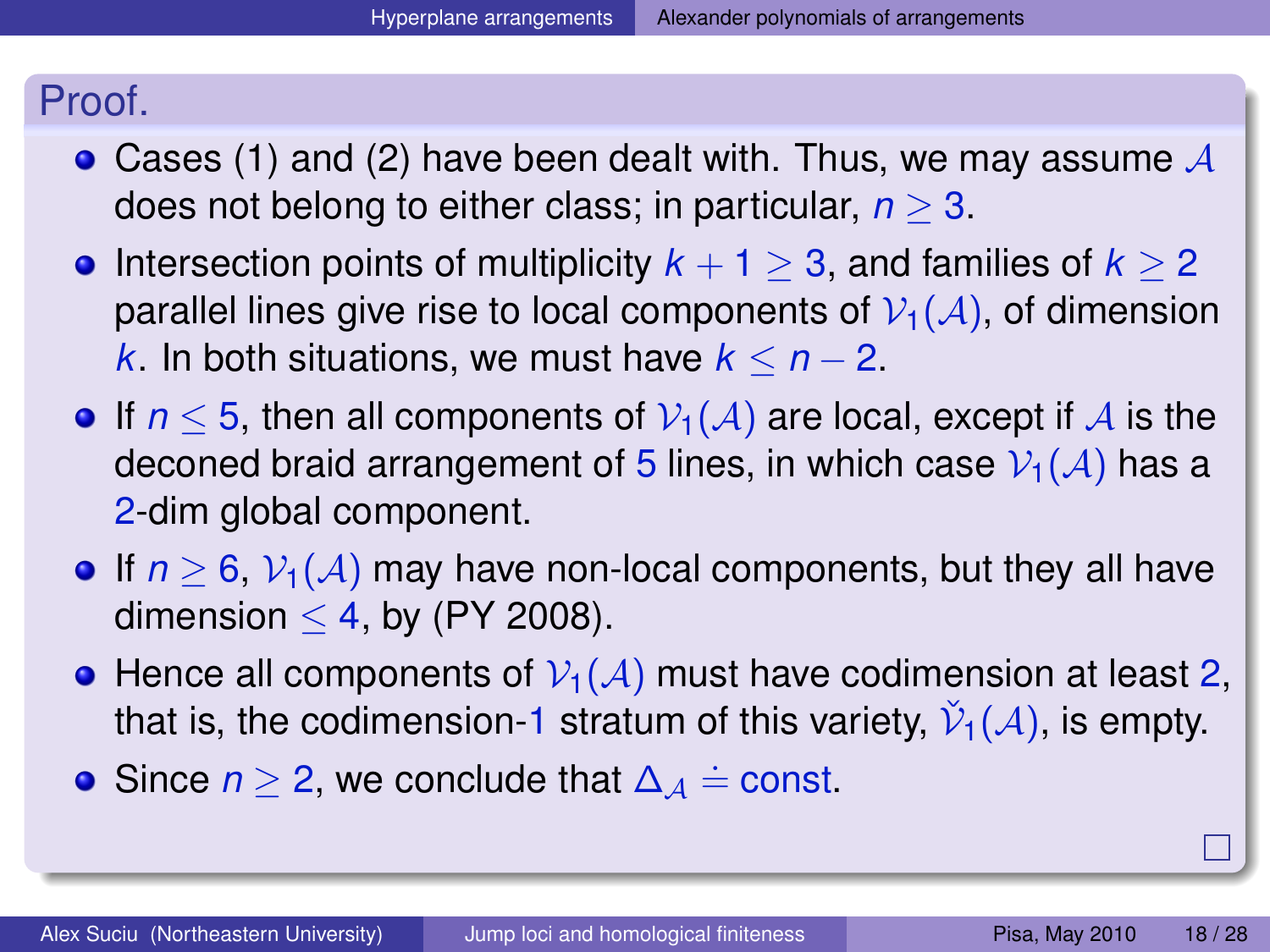## Comparison with Kähler groups

Recall that arrangement groups are 1-formal, quasi-projective groups. But are they Kähler groups? Of course, a necessary condition for  $G = G(A)$  to be a Kähler group is that  $b_1(G) = |A|$  must be even.

## Theorem (S. 2009)

Let A be an arrangement of lines in  $\mathbb{C}^2$ , with group  $G = G(A)$ . The *following are equivalent:*

- <span id="page-18-3"></span><sup>1</sup> *G is a Kähler group.*
- <span id="page-18-2"></span><sup>2</sup> *G is a free abelian group of even rank.*

<span id="page-18-1"></span><span id="page-18-0"></span><sup>3</sup> A *consists of an even number of lines in general position.*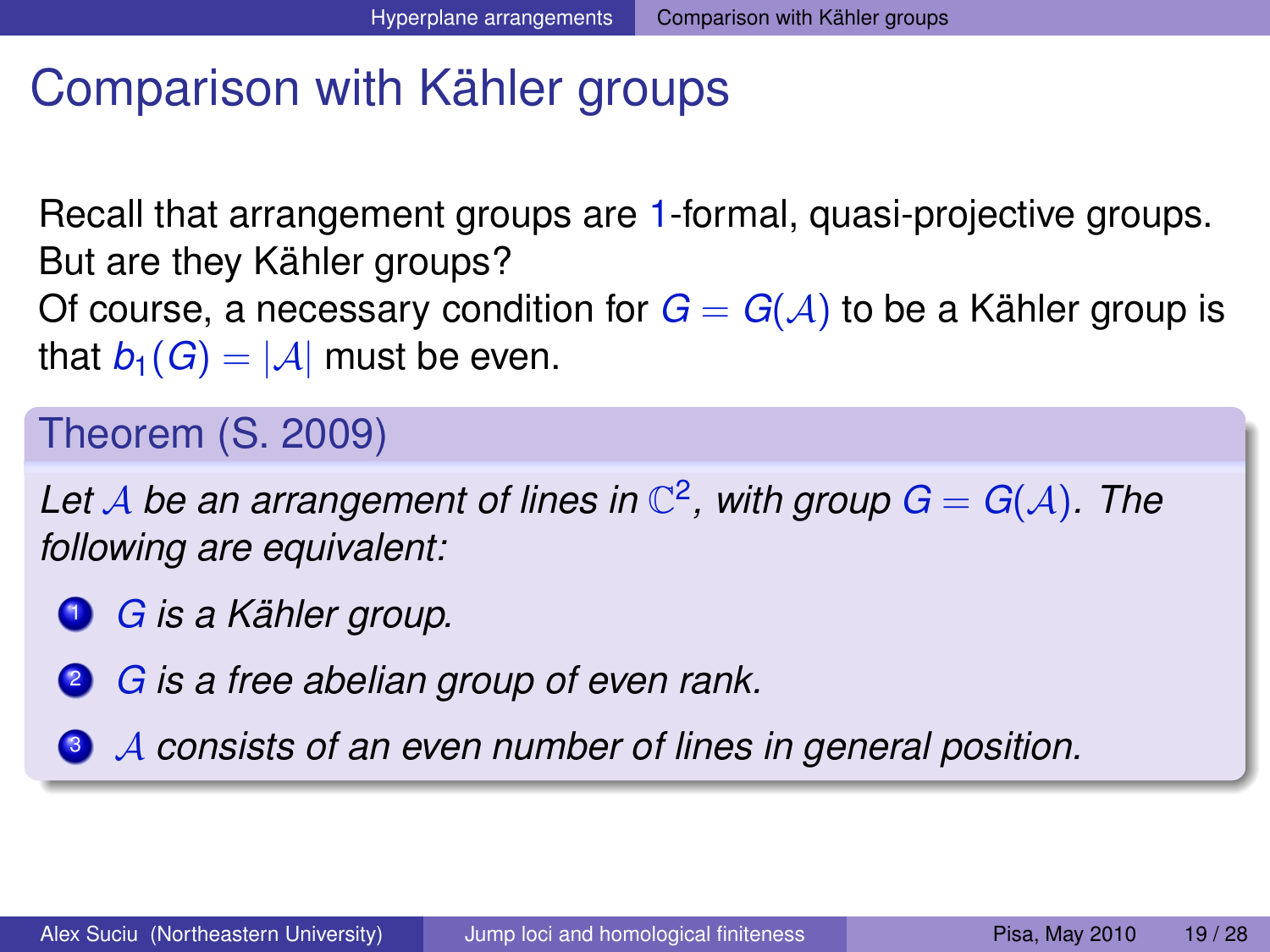#### Proof.

$$
(3) \Rightarrow (2)
$$
: follows from Zariski's theorem.

 $(2) \Rightarrow (1)$  $(2) \Rightarrow (1)$  $(2) \Rightarrow (1)$ : clear.

 $(1)$  ⇒ [\(3\)](#page-18-1): assume *G* = *G*( $A$ ) is a Kähler group.

- $\bullet$  If A is not in general position, then either A has an intersection point of multiplicity  $k + 1 > 3$ , or A contains a family of  $k > 2$ parallel lines.
- In either case,  $\mathcal{R}_1(\mathcal{A})$  has a *k*-dimensional component; in particular,  $\mathcal{R}_1(\mathcal{A}) \neq \{0\}$ .
- Conclusion follows from a previous corollary.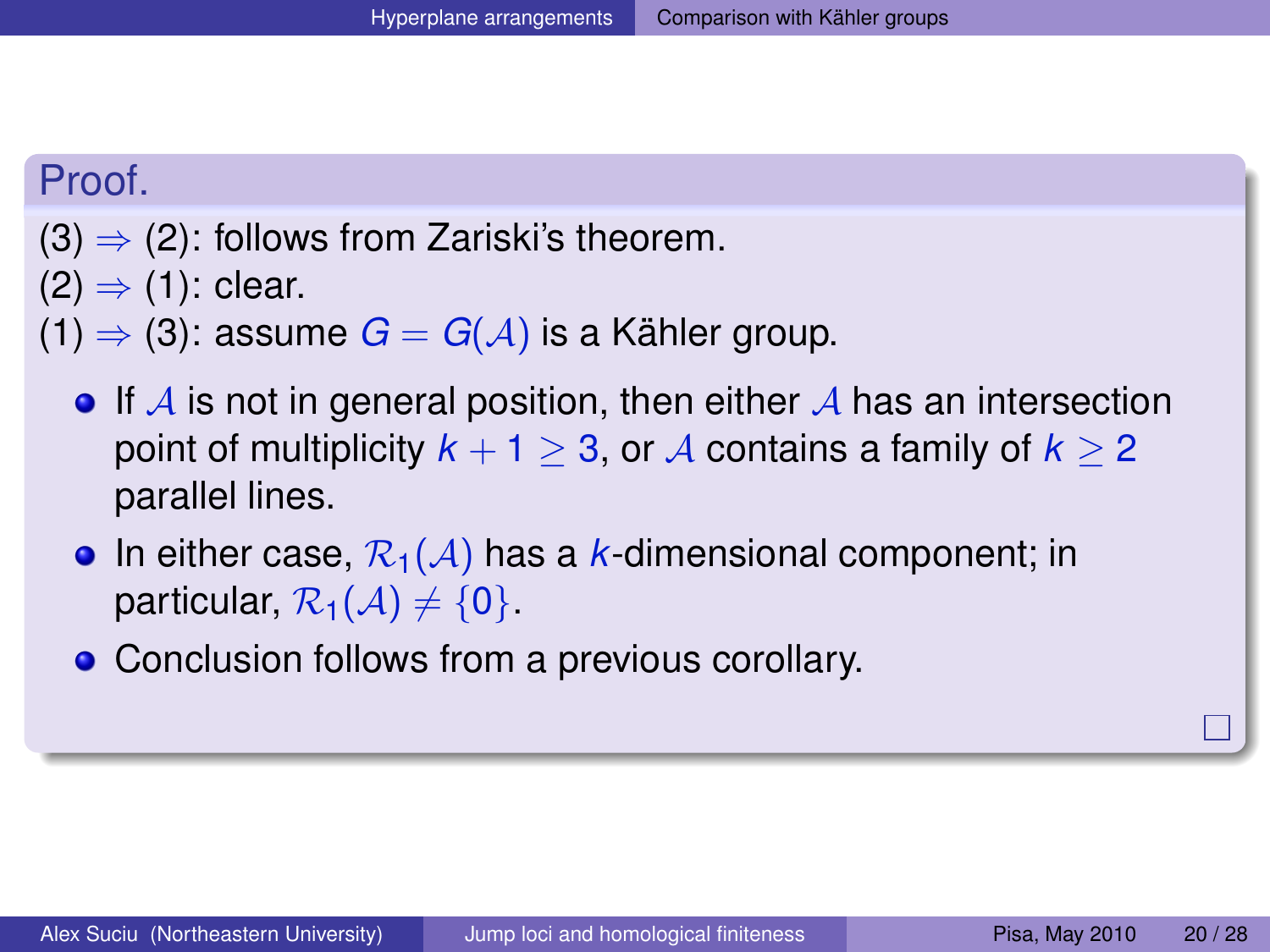## Comparison with right-angled Artin groups

Arrangement groups also share many common features with right-angled Artin groups: if *G* is a group in either class, then

- **•** *G* is a commutator-relators group;
- *G* is 1-formal;
- each resonance variety  $\mathcal{R}_d(G)$  is a union of linear subspaces;
- <span id="page-20-0"></span>the free groups  $F_n$  and the free abelian groups  $\mathbb{Z}^n$  belong to both classes.

So what exactly is the intersection of these two classes of groups?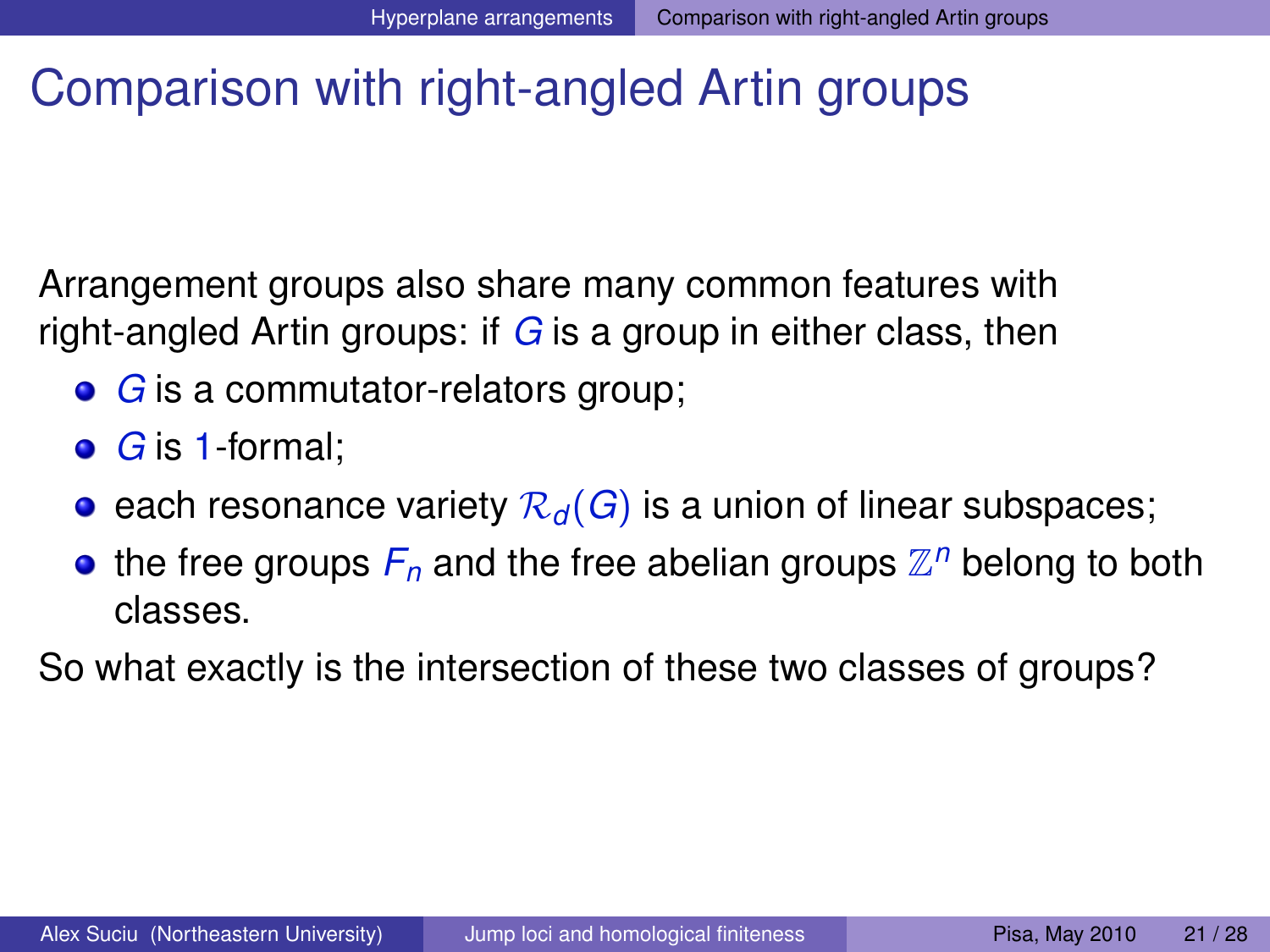#### Theorem (DPS 2009)

*Let* Γ *be a finite simple graph, and G*<sup>Γ</sup> *the corresponding right-angled Artin group. Then:*

- <sup>1</sup> *G*<sup>Γ</sup> *is a quasi-Kähler group if and only if* Γ *is a complete*  $m$ ultipartite graph  $K_{n_1,...,n_r} = K_{n_1} * \cdots * K_{n_r}$ , in which case  $G_{\Gamma} = F_{n_1} \times \cdots \times F_{n_r}$
- <sup>2</sup> *G*<sup>Γ</sup> *is a quasi-Kähler group if and only if* Γ *is a complete graph*  $K_{2m}$ *, in which case*  $G_{\Gamma} = \mathbb{Z}^{2m}$ *.*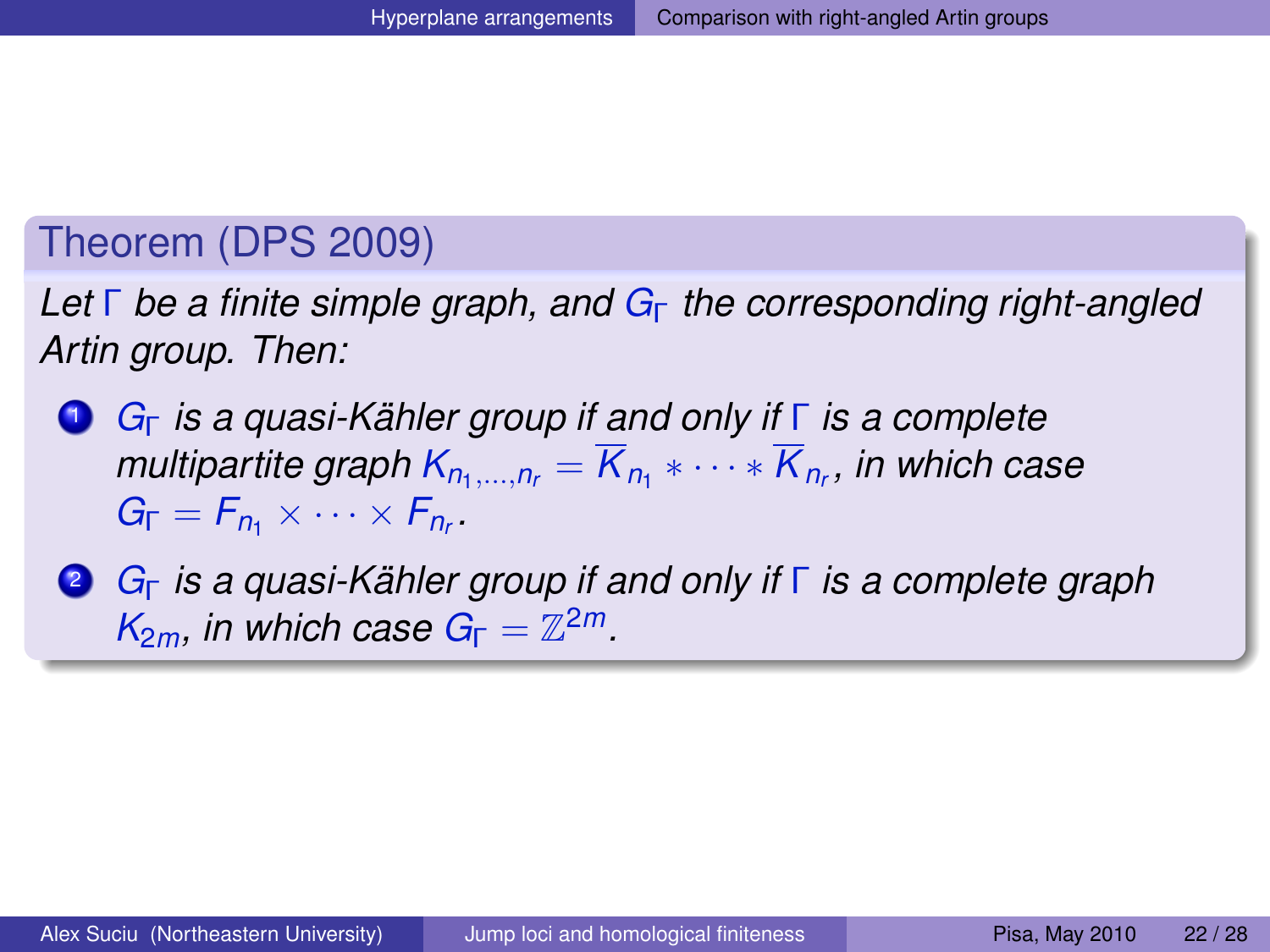### **Definition**

Given a line arrangement A, its *multiplicity graph*, Γ(A), is the graph with vertices the intersection points with multiplicity at least 3, and edges the segments between multiple points on lines which pass through more than one multiple point.

### Theorem (S. 2009)

*The following are equivalent:*

<span id="page-22-0"></span><sup>1</sup> *G is a right-angled Artin group.*

<span id="page-22-1"></span><sup>2</sup> *G is a finite direct product of finitely generated free groups.*

<span id="page-22-2"></span><sup>3</sup> *The multiplicity graph* Γ(A) *is a forest.*

### Proof.

 $(1) \Leftrightarrow (2)$  $(1) \Leftrightarrow (2)$  $(1) \Leftrightarrow (2)$  follows at once from previous theorem.  $(3) \Rightarrow (2)$  $(3) \Rightarrow (2)$  $(3) \Rightarrow (2)$  is proved in (Fan 1997).  $(2) \Rightarrow (3)$  $(2) \Rightarrow (3)$  $(2) \Rightarrow (3)$  is proved in (ELST 2008).

Alex Suciu (Northeastern University) [Jump loci and homological finiteness](#page-0-0) Pisa, May 2010 23/28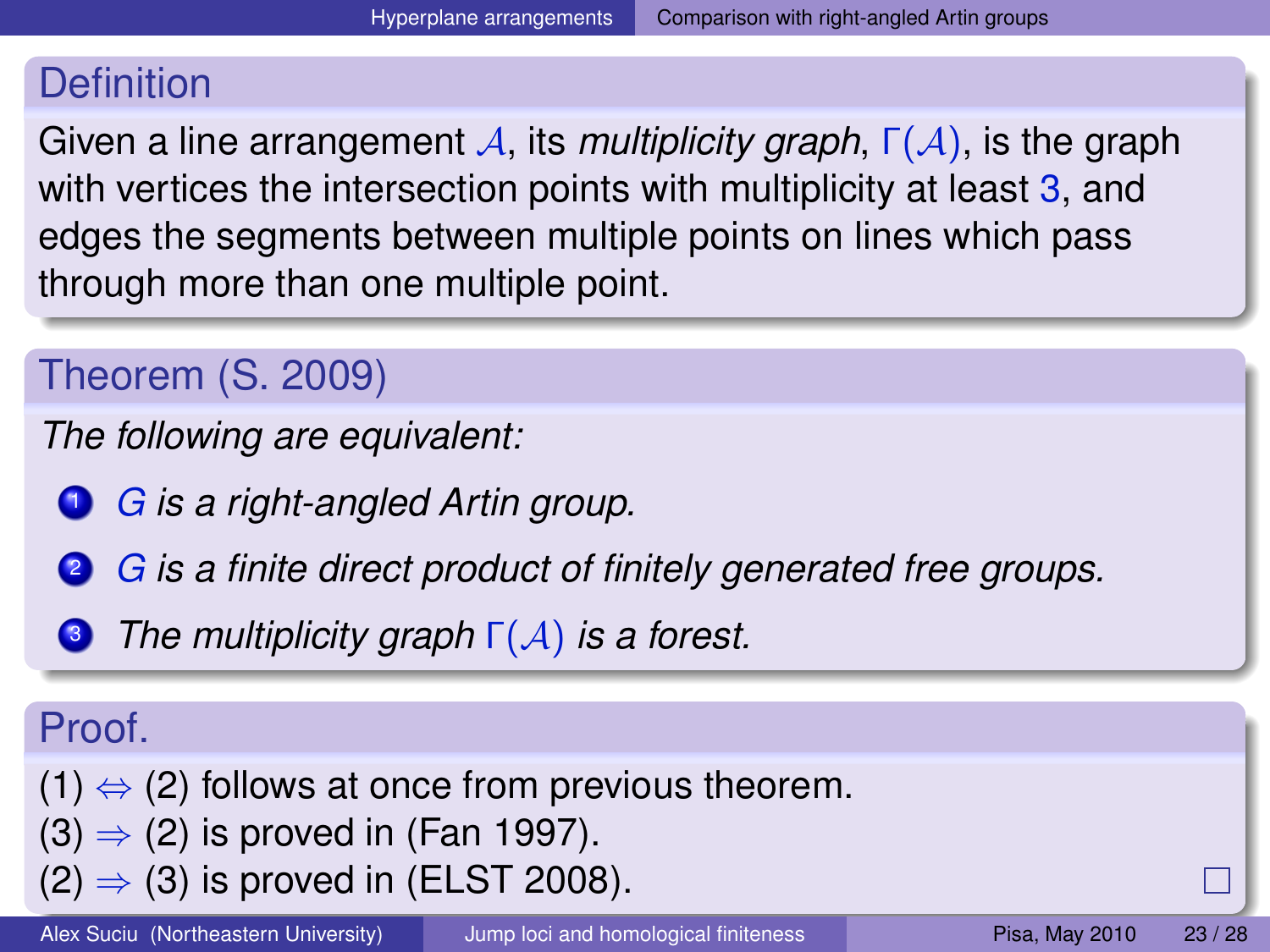Using similar techniques, we can recover and sharpen a result of (Fan 2009).

Theorem (S 2009)

Let  $\mathcal{A} = \{\ell_1, \ldots, \ell_n\}$  be an arrangement of lines in  $\mathbb{C}^2$ , with group *G* = *G*(A)*. The following are equivalent:*

- <sup>1</sup> *The group G is a free group.*
- **2** The characteristic variety  $V_1(\mathcal{A})$  coincides with  $(\mathbb{C}^\times)^n$ .
- **3** The resonance variety  $\mathcal{R}_1(\mathcal{A})$  coincides with  $\mathbb{C}^n$ .
- The lines  $\ell_1, \ldots, \ell_n$  are all parallel.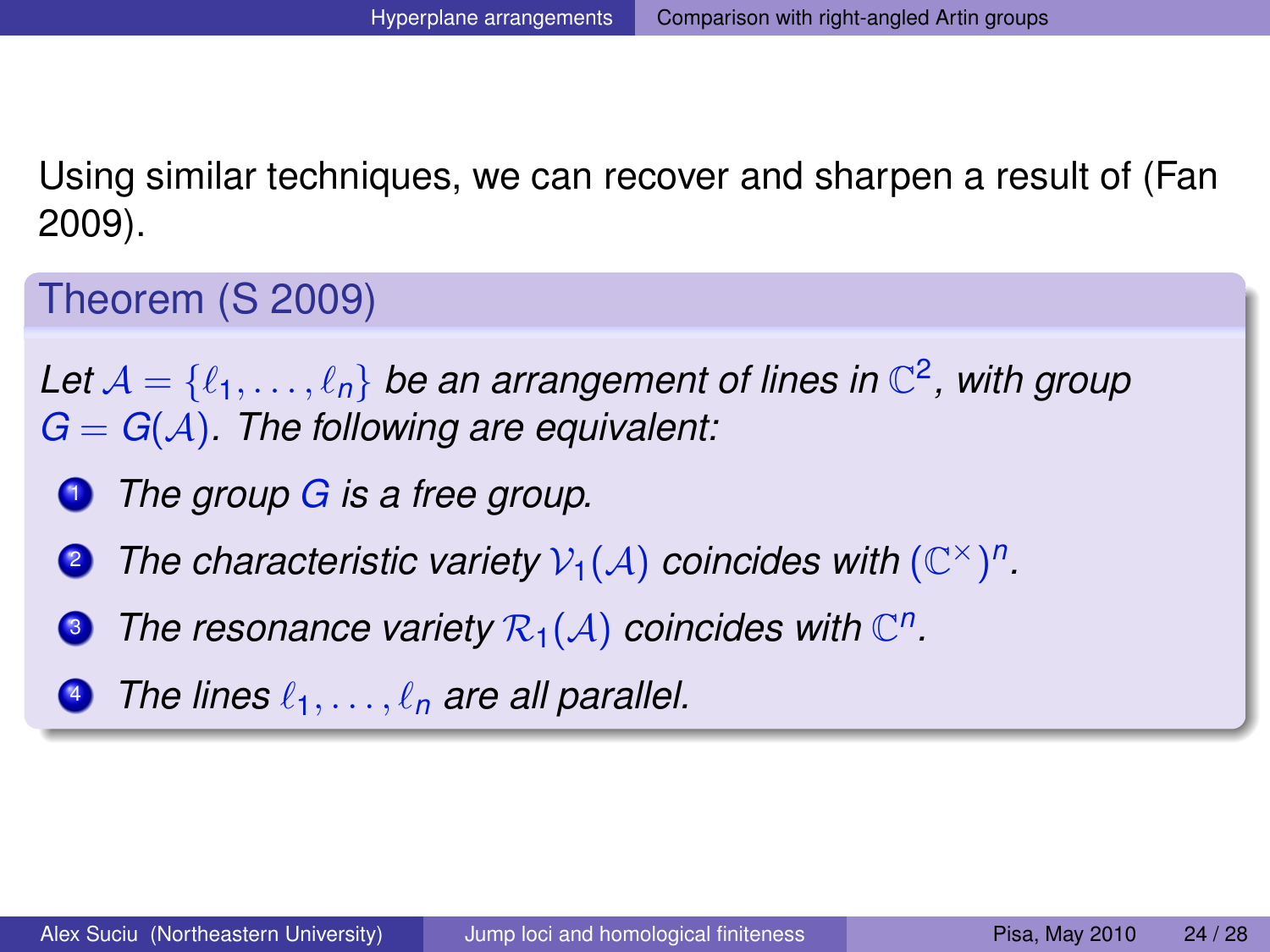## Boundary manifolds

Let  $\mathcal{A} = \{\ell_0, \ldots, \ell_n\}$  be an arrangement of lines in  $\mathbb{CP}^2$ . The *boundary manifold*  $M = M(A)$  is obtained by taking the boundary of a regular neighborhood of  $\bigcup_{i=0}^n \ell_i$  in  $\mathbb{CP}^2$ .

- $\mathcal{A}$  a pencil of  $n+1$  lines  $\implies M = \sharp^n S^1 \times S^2$ .
- $\mathcal A$  a near-pencil of  $n+1$  lines  $\implies M=S^1\times \Sigma_{n-1}.$

The boundary manifold  $M(A)$  is a graph manifold. The underlying graph Γ has

- a vertex  $v_i$  for each line  $\ell_i;$
- a vertex  $v_J$  for each intersection point  $\bigcap_{j\in J}\ell_j$  of multiplicity  $|J|\ge 3;$
- an edge  $e_{i,j}$  from  $v_i$  to  $v_j$ ,  $i < j$ , if the  $\ell_i$  and  $\ell_j$  are transverse;
- <span id="page-24-0"></span>an edge  $e_{J,i}$  from  $v_J$  to  $v_i$  if  $\ell_i \supset F_J$ .

Since *M* is a graph manifold, the group  $G = \pi_1(M)$  may be realized as the fundamental group of a graph of groups. The resulting presentation for *G* may be simplified to a commutator-relators presentation.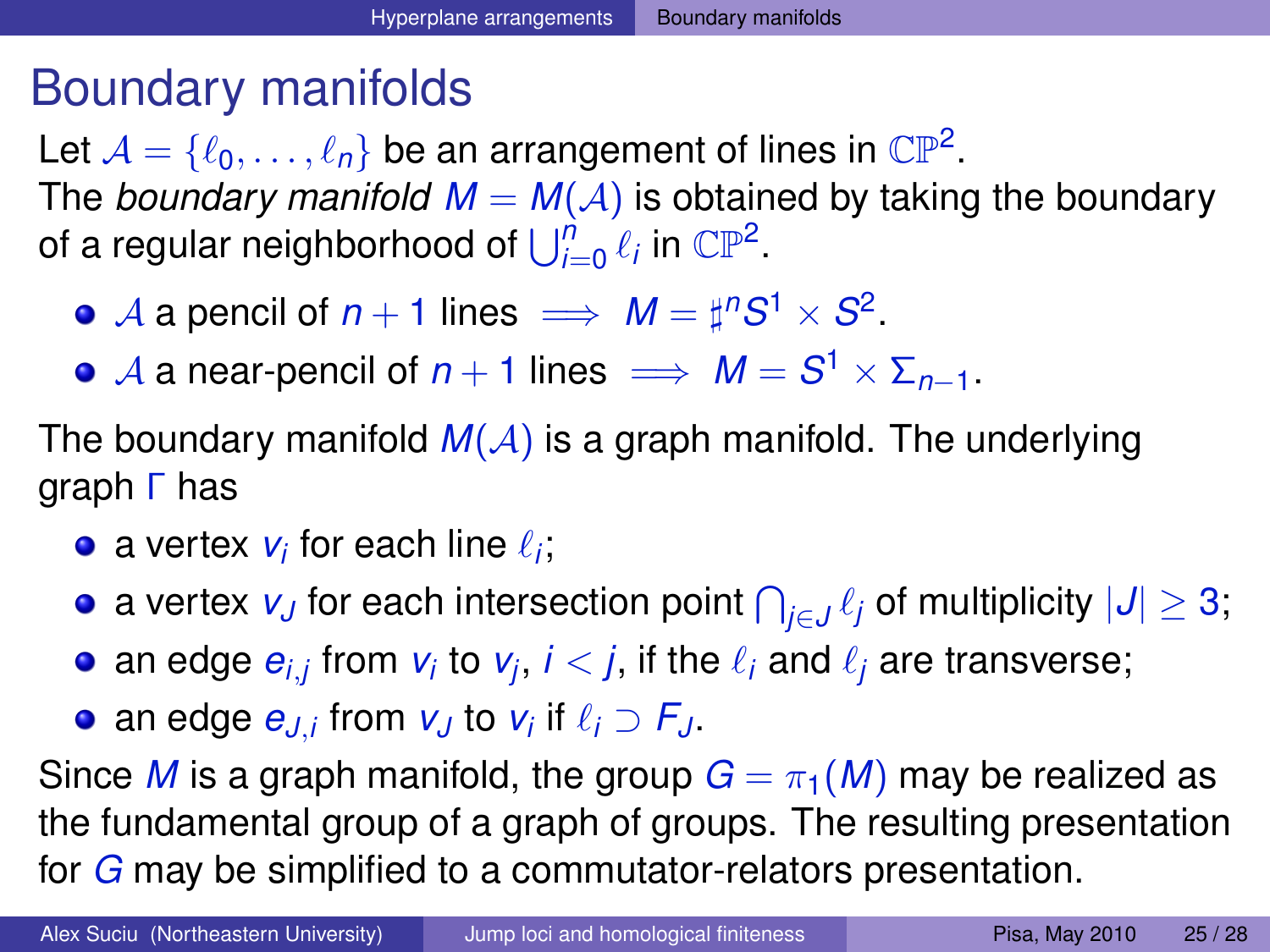The cohomology jump loci of boundary manifolds of arrangements were (partially) computed in (CS 2006, 2008).

• The Alexander polynomial of  $G = \pi_1(M(\mathcal{A}))$  is

$$
\Delta_G = \prod_{v \in V(\Gamma)} (t_v - 1)^{m_v - 2},
$$

where  $m_v$  denotes the degree of the vertex  $v$ , and  $t_v = \prod_{i \in v} t_i$ . • Hence, the first characteristic variety is

$$
\mathcal{V}_1(G) = \bigcup_{v \in V(\Gamma) : m_v \ge 3} \{t_v - 1 = 0\}.
$$

• The first resonance variety:

$$
\mathcal{R}_1(G) = \begin{cases} \mathbb{C}^n & \text{if } A \text{ is a pencil,} \\ \mathbb{C}^{2(n-1)} & \text{if } A \text{ is a near-period,} \\ H^1(G, \mathbb{C}) & \text{otherwise.} \end{cases}
$$

The higher-depth resonance varieties are more complicated.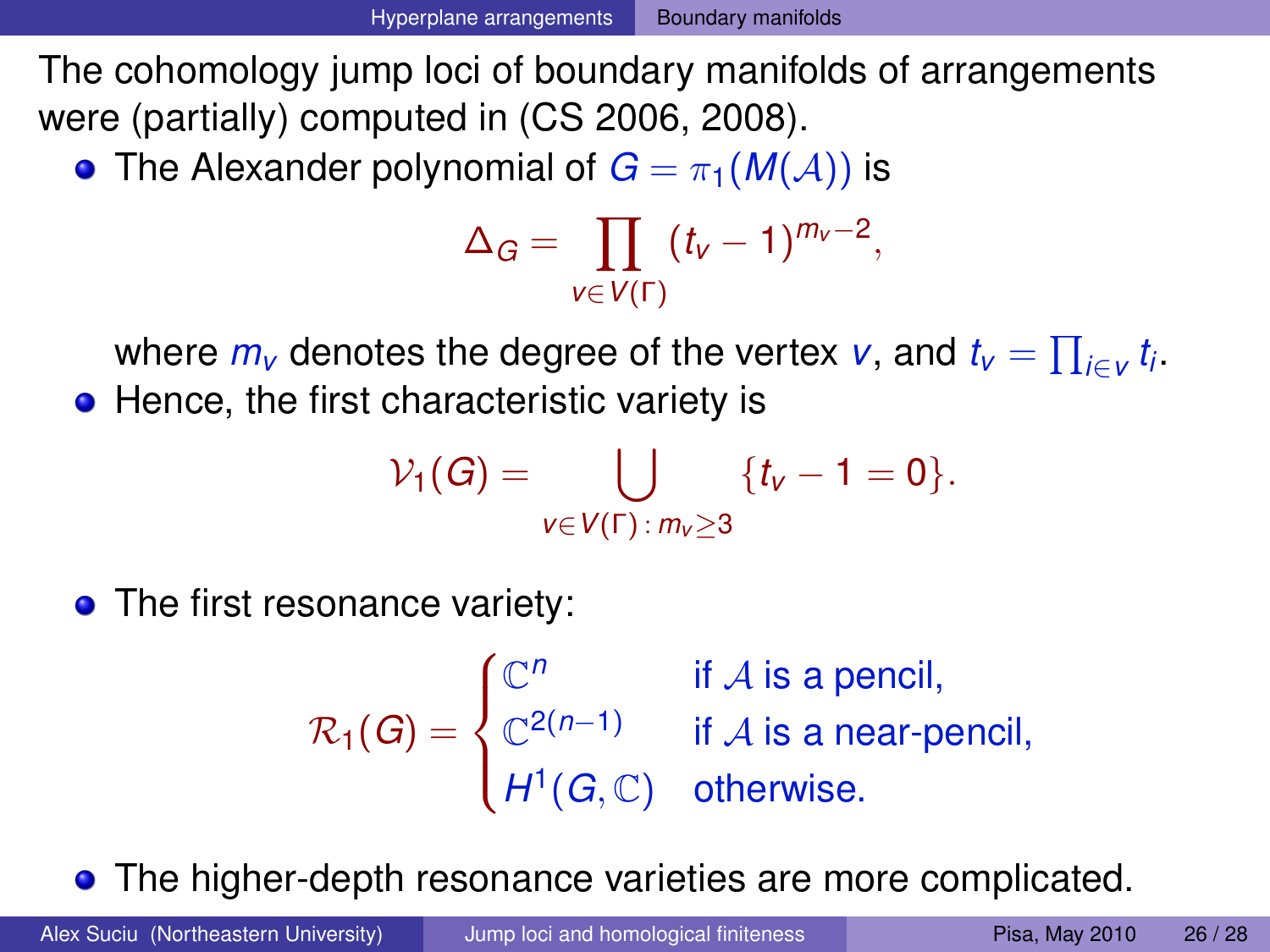### Example

- Let  ${\mathcal A}$  be an arrangement of 4 lines in  ${\mathbb C}{\mathbb P}^2$  in general position, and set  $G = \pi_1(M(\mathcal{A}))$ .
- Then  $H^1(G,\mathbb{C})=\mathbb{C}^{10},$  and  $\mathcal{R}_7(G)=Q\times\mathbb{C}^4,$  where

$$
Q = \{ z \in \mathbb{C}^6 \mid z_1 z_6 - z_2 z_5 + z_3 z_4 = 0 \},\
$$

which is an irreducible quadric, with an isolated singularity at 0.

- $\bullet$  On the other hand,  $V_d(G) \subseteq \{1\}$ , for all *d* ≥ 1.
- Consequently,  $TC_1(\mathcal{V}_7(G)) \neq \mathcal{R}_7(G)$ .

 $\bullet$  Hence, *G* is not 1-formal, and thus  $M(A)$  is not formal.